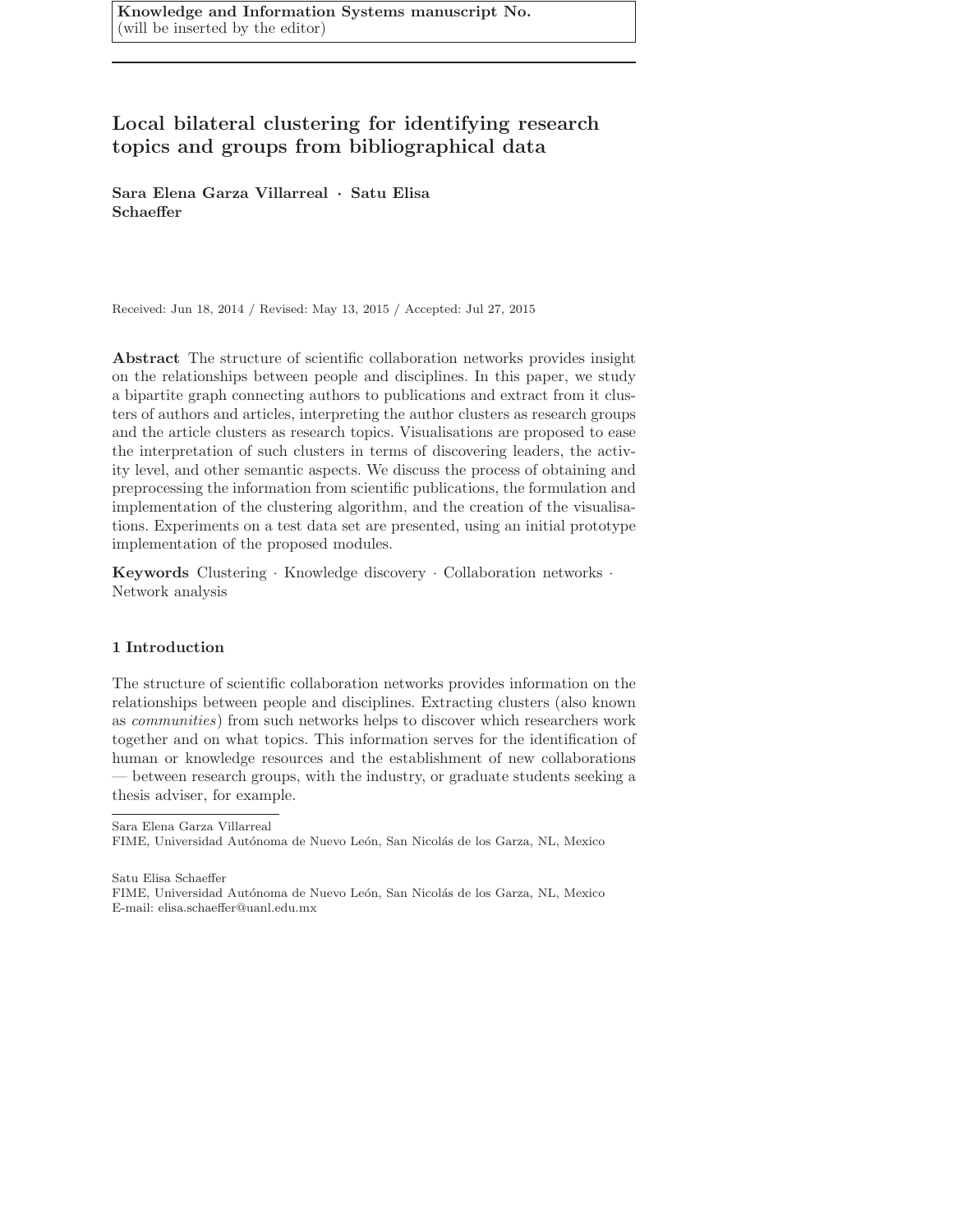Scientific collaboration networks are generally represented as bipartite graphs that connect researchers to publications. This representation allows to detect both research groups (author clusters) and topics (article clusters). Our proposed method is based on local graph clustering [45] and community search [46]; it includes an asymmetrical mode that strengthens or weakens connections according to whether vertices are found together on the same or different clusters. The goal is to improve cohesion by the the gradual refinement of the resulting clusters. The interpretation of the clusters (e.g. leader discovery, topic activity rating) is facilitated through our visualisation framework based on tag clouds and spring layout. Our contributions include a preprocessor to detect duplicate authors, a similarity metric for generating edge weights, a clustering algorithm (using an objective function and a local search procedure derived from our previous work, operating in a novel manner, taking turns on each side of a bipartite graph), and a categorisation for cluster topologies.

The rest of this paper is organised as follows: Section 2 provides the foundations and Section 3 discusses related work. Then, Section 4 describes the proposed solution and Section 5 presents experiments and results. Finally, Section 6 provides conclusions and future work.

# 2 Background

In this section we discuss the fundamental definitions of the present work, which include graph theory and collaboration networks. The standard mathematical model for any network formed by elements and their interconnections is a graph. For a textbook on graph theory, we recommend that of Diestel [10], which is also available on-line. A graph is a pair of sets,  $G = (V, E)$ , where the elements of  $V = \{v_1, v_2, \ldots, v_n\}$  are called vertices and the elements of E are, typically, pairs of distinct vertices  $(v, w)$  and are referred to as *edges*. Should larger subsets be considered edges as well, the term hypergraph is used. If the edges are assigned weights, the graph is weighted. If the edges are not bidirectional, that is  $(u, v) \in E$  does not necessary imply that also  $(v, u) \in E$ . the graph is said to be directed. If at most one edge may connect each pair of vertices, the graph is simple (it is otherwise a multigraph). The vertices that form an edge are said to be adjacent to each other and incident to the edge. Two vertices v and w are said to be *neighbours* if they are connected by an edge  $(v, w) \in E$ . The neighbourhood of a vertex v is the set of its neighbours and is denoted by  $\Gamma(v)$ . The *degree* of a vertex v is the number of edges incident to it, which in a simple undirected graph equals the number of neighbours,  $deg(v) = |\Gamma(v)|$ . A vertex with no adjacent vertices is said to be *isolated* and has degree zero. A vertex with an unusually high degree is a hub.

The *order* of the graph is the cardinality of its vertex set,  $n = |V|$ , and its size is the number of edges in it,  $m = |E|$ . A graph  $H = (W, F)$  is a subgraph of  $G = (V, E)$  if and only if  $W \subseteq V$  and

$$
F \subseteq \{(u, v) \mid u, v \in W \land (u, v) \in E\}.
$$
\n
$$
(1)
$$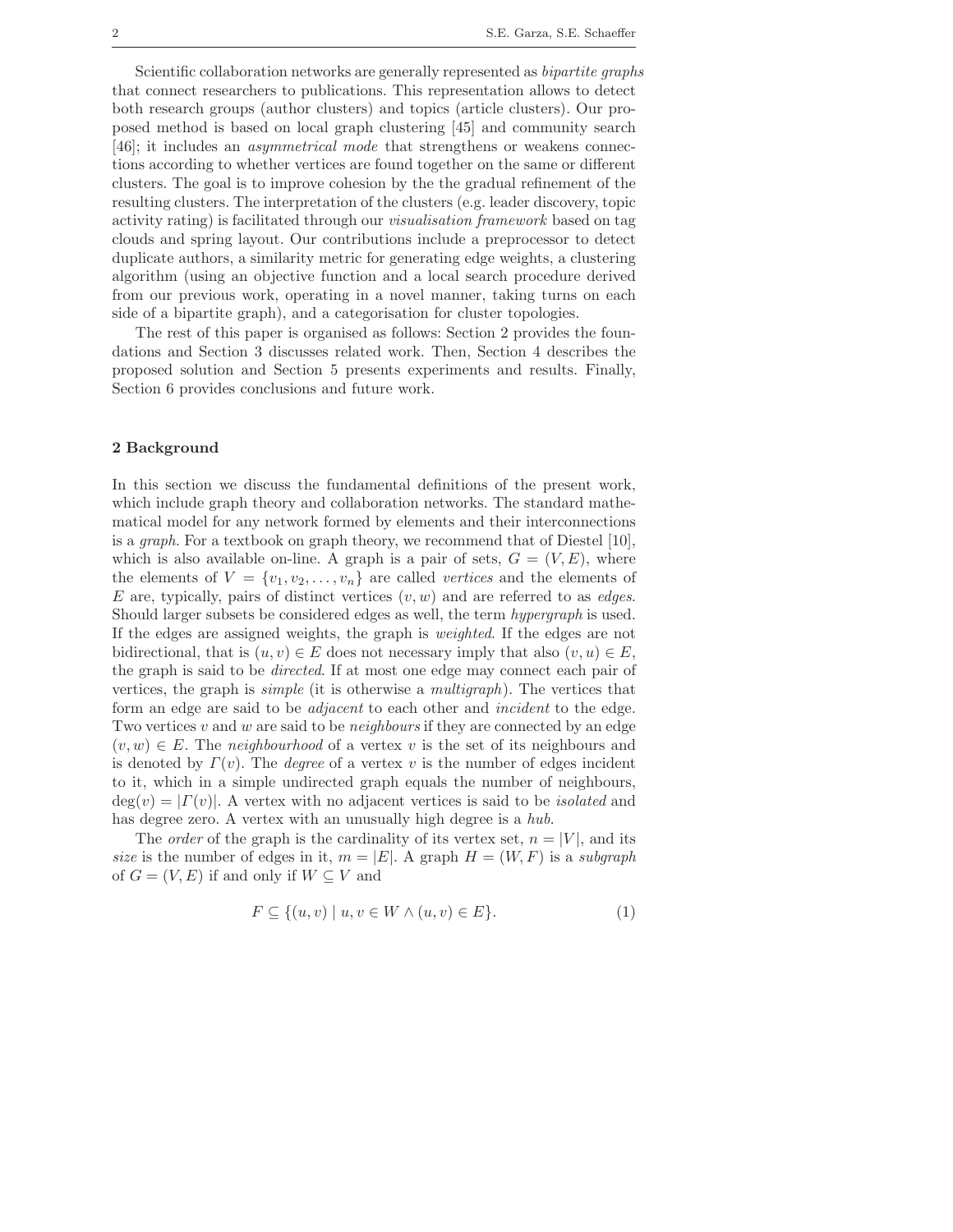A subgraph *induced* by a set  $S \subseteq V$  is a subgraph  $H = (S, F_S)$  where

$$
F_S = \{(u, v) \mid u, v \in S \land (u, v) \in E\},\tag{2}
$$

that is, the subgraph where all edges between vertices in  $S$  that were present in  $E$  are conserved. In a general subgraph (Eq.  $(1)$ ), some or all of these edges could be excluded. The *density* of (a simple graph)  $G$  is the proportion of edges present in it, comparing with the theoretical maximum:  $\delta = m/m_{\text{max}}$ . For a directed graph, this maximum is  $m_{\text{max}}^{\text{dir}} = n(n-1)$ : each vertex connects to every other vertex, supposing that edges only connect distinct vertices. For an undirected graph, it is half of that, as each pair is included just once:

$$
m_{\text{max}}^{\text{undir}} = \frac{n(n-1)}{2} = \binom{n}{2}.
$$
\n(3)

An induced subgraph with density that is maximal (that is, no further vertices can be included without losing the property of density being equal to one) is called a clique. A graph that has density one is called complete.

A partition of a graph is a subdivision of its vertices into two or more subsets  $S_1, \ldots, S_k$  such that  $\bigcup_{i=1}^k S_i = V$  and  $S_i \cap S_j = \emptyset$  for  $i \neq j$ . A cover is also a collection of subsets that includes every element of  $V$  in at least one subset, but without the requirement of empty intersections between the subsets. A graph is  $k$ -partite if a partition to  $k$  subsets exists such that

$$
(u, v) \in E \Rightarrow u \in S_i \land v \in S_j, i \neq j,
$$
\n
$$
(4)
$$

that is, all edges connect vertices from distinct subsets and there are no edges connecting vertices within the same subset. A 2-partite graph is said to be bipartite. A cut is a 2-partition to two non-empty subsets.

A path from  $v$  to  $w$  in  $G$  is a sequence of edges such that  $v$  is the source vertex of the first edge,  $w$  is the target vertex of the last edge, and the *i*th edge ends in the same vertex that the  $(i + 1)$ th vertex begins; this also holds for undirected graphs, where either vertex may be considered the source or the target arbitrarily. A path from a vertex to itself is the empty set. If there exists at least one path from each vertex  $v$  to every other vertex in  $V$ , the graph is *connected*. The *distance*  $d_{v,w}$  from v to w is the number of edges in the shortest path that connect them in G.

## 2.1 Collaboration networks

Collaboration networks are complex networks [12, 38] that represent common participations among social entities, e.g. films involving different actors or publications involving different researchers. A subtype of this kind of network is a scientific collaboration network, in which entities and connections are specifically related to scientific research. A collaboration network is represented by a bipartite graph where one subset of vertices stands for the collaborators or executors (researchers) and the other subset stands for the acts of collaboration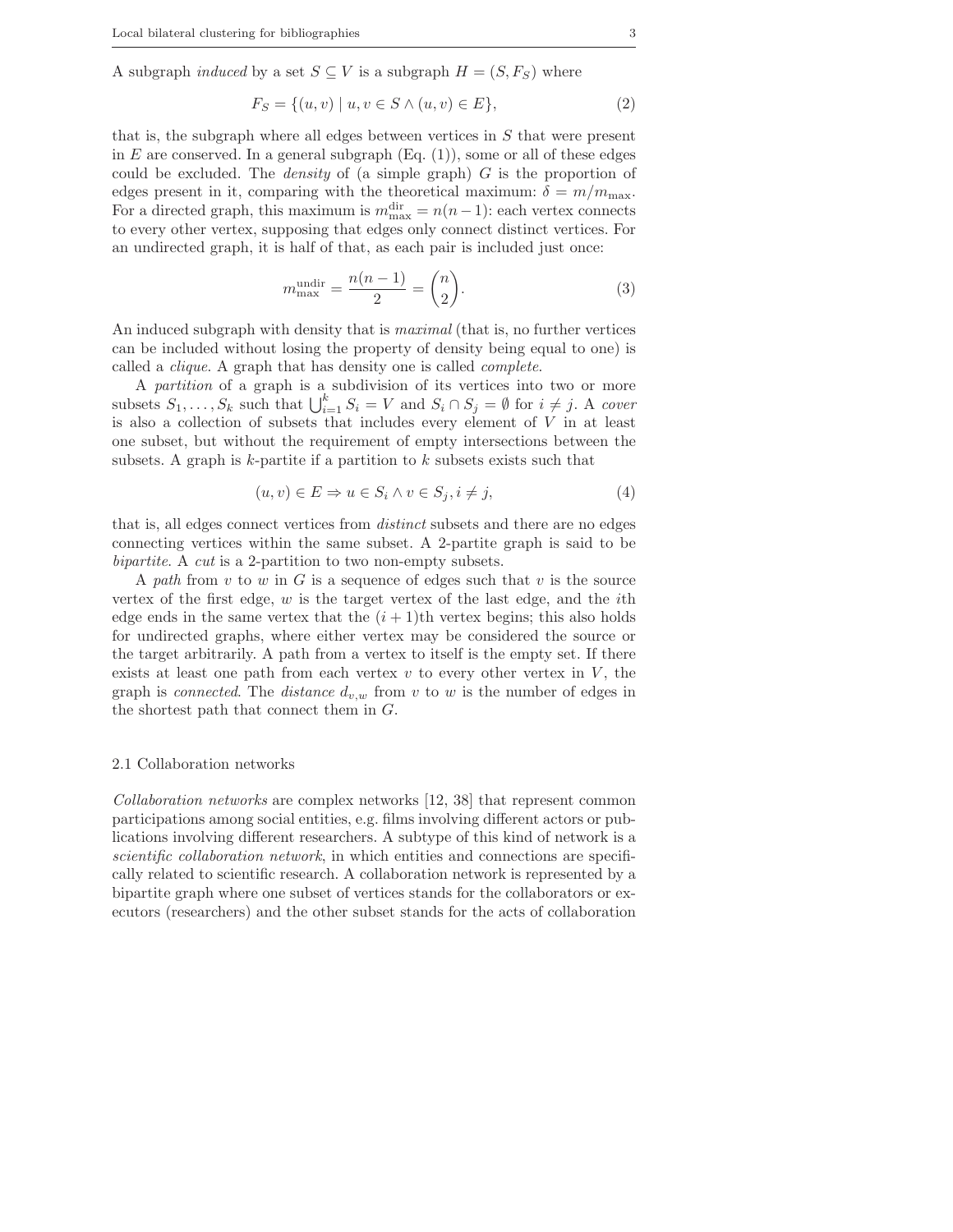(publications); the edges of the graph, thus, connect the collaboration acts with their corresponding executors. From the bipartite graph, two additional graphs or projections can be derived. A projection has no longer two subsets of vertices, but only one, which is connected through the other (see Fig. 1). Formally, denote one of the vertex subsets by S and the other by  $T = V \setminus S$ . We now define a *similarity measure* over the vertices in S based on the vertices in T; the construction also works interchanging the roles of the sets  $S$  and  $T$ . Let  $v, w \in S$ . We employ the Jaccard similarity for the neighbourhoods<sup>1</sup> of v and  $w$  in  $T$ 

$$
\xi(v, w) = | \Gamma(v) \cap \Gamma(w) | / | \Gamma(v) \cup \Gamma(w) |, \tag{5}
$$

that is, the fraction of neighbours that  $v$  and  $w$  share in  $T$ . Other natural alternatives include using  $|\Gamma(v)|+|\Gamma(w)|$  in the denominator. Should there be edge weights or multiplicities, the definition of similarity can be adjusted if the range of these values is finite. Using the above similarity measure, we derive from G two graphs: a projection of G onto  $S, G_S = (S, E_S)$ , and a projection of G onto T,  $G_T = (T, E_T)$ , where

$$
E_K = \{(u, v) \in E \mid u \in K, v \in K, \xi(u, v) > \tau\},\tag{6}
$$

for  $K \in \{S, T\}$  and a threshold parameter  $\tau \geq 0$  (note that  $\tau = 0$  conserves all edges, whereas high values for this parameter create a sparser graph by only keeping "strong" edges). One may conserve the values  $\xi(u, v)$  or some transformation of them as edge weights in  $G_K$ . An example using edge weights is given in Fig. 2. If the collaborations can occur between groups of more than two actors (an actor being used here as a synonym for executor), a hypergraph is a natural representation for the projected actor network. However, typically the hyperedges are transformed into cliques connecting the participants of the collaboration each with the others; information is lost when several collaborations overlap (cf. Fig. 1 on the right).

For scientific collaboration networks, the two derived projections correspond to *authors* and *publications*; while the former projection — commonly called "co-authorship network" — connects researchers through paper coauthorships, the latter connects publications through common authors. Several variants of edge weights have been used in literature to portray aspects such as communication or co-authorship frequency [3, 11, 23, 26].

Complex networks in general are characterised in terms of structural measures, that is, functions that assign a numerical value which permits to identify the structural properties of the system [14]. In scientific collaboration networks, for example, distances between scientists are short, paths in the author projection usually contain the same individuals [32, 36], there is transitivity in acquaintances [35], and scientists with a high number of collaborations have a higher probability of participating in new collaborations [7, 8, 20, 30, 34, 52]; these structural properties are respectively known as the small-world effect, high clustering, and preferential attachment [38].

<sup>&</sup>lt;sup>1</sup> As the graph is bipartite, necessarily  $\Gamma(v) \subseteq T$  as well as  $\Gamma(w) \subseteq T$ .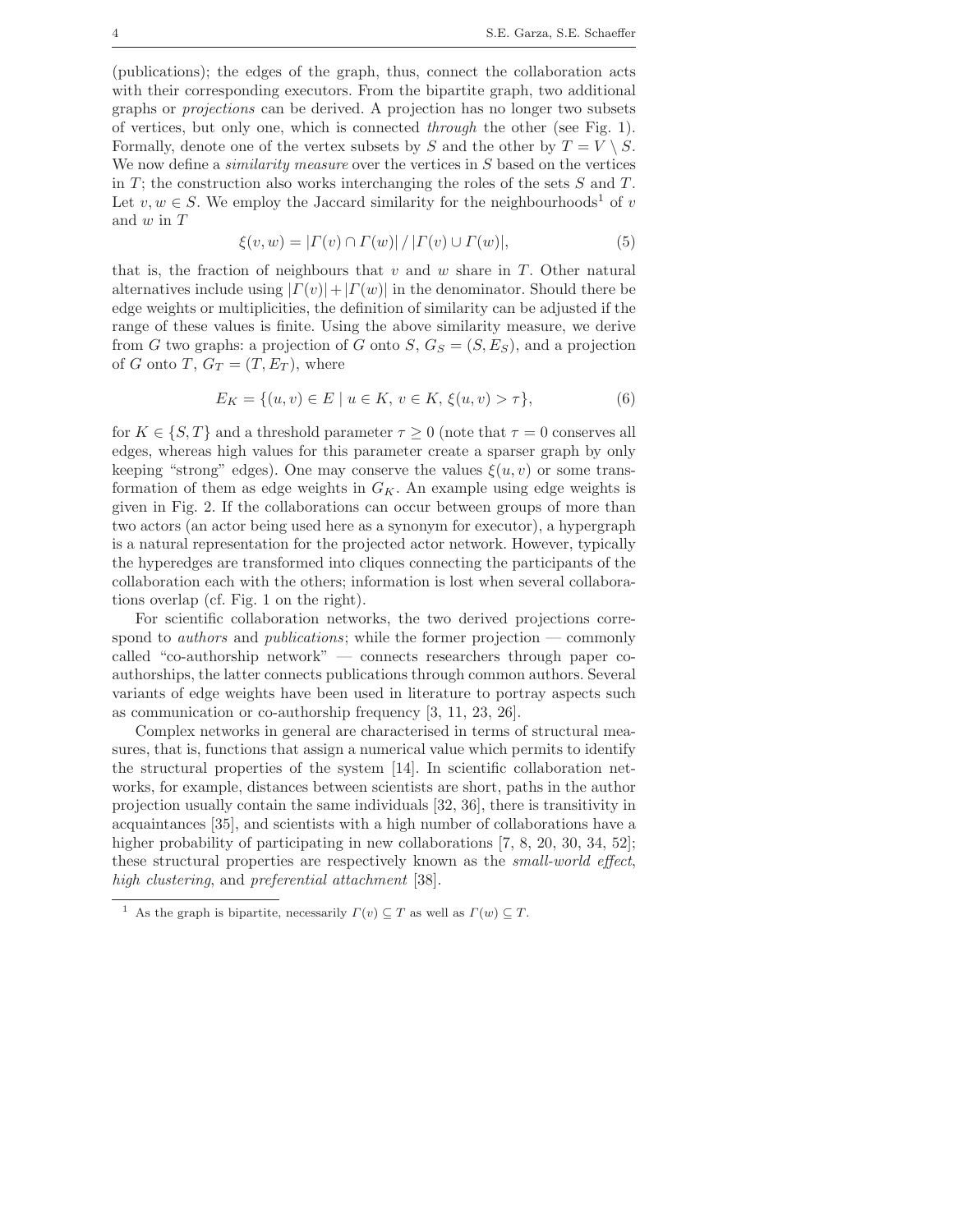

Fig. 1: On the left, a bipartite graph representing three acts of collaboration realised among five actors (a total of eight vertices),  $V = \{a, b, c, d, e, A, B, C\}$ . The collaborators  $(a, b, c, d, e)$  are drawn on the left and collaborations  $(A, B, C)$  on the right. The same set of collaborations is portrayed in the hypergraph in the middle that represents three collaborations,  $E = \{(a, b, c),\}$  $(b, c, d), (a, d, e)$ , carried out among five collaborators,  $V = \{a, b, c, d, e\}$ ; each edge is encompassed in a dashed line. On the right, these collaborations are represented as a clique in a simple, unweighted graph; edge weights could be used to preserve frequencies of collaboration (b and c collaborated twice).



Fig. 2: The bipartite graph on the left gives rise to two weighted graphs on the centre and on the right, as defined by Eq. (5) and Eq. (6) with  $\tau = 0$ .

Another essential structural property in networks is the presence of communities or clusters, i.e. groups of vertices whose members have many (or denser) edges among themselves and only a few (or sparser) edges with respect to other elements in the network [15, 42]. Algorithms for community detection or graph clustering (the terms being largely interchangeable) extract such groups in a variety of ways  $[16, 44]$ , for instance using *modularity*  $[37]$ . In scientific collaboration networks, graph clustering allows to detect research groups and topics. Section 3 discusses work related to the detection of these groups based on bibliographical data.

# 3 Related work

In this section we discuss briefly similar methods and applications presented in the literature for identifying clusters in collaboration networks and/or document collections. Newman [33] was one of the first to report findings on the structure of collaboration networks on the new wave of network science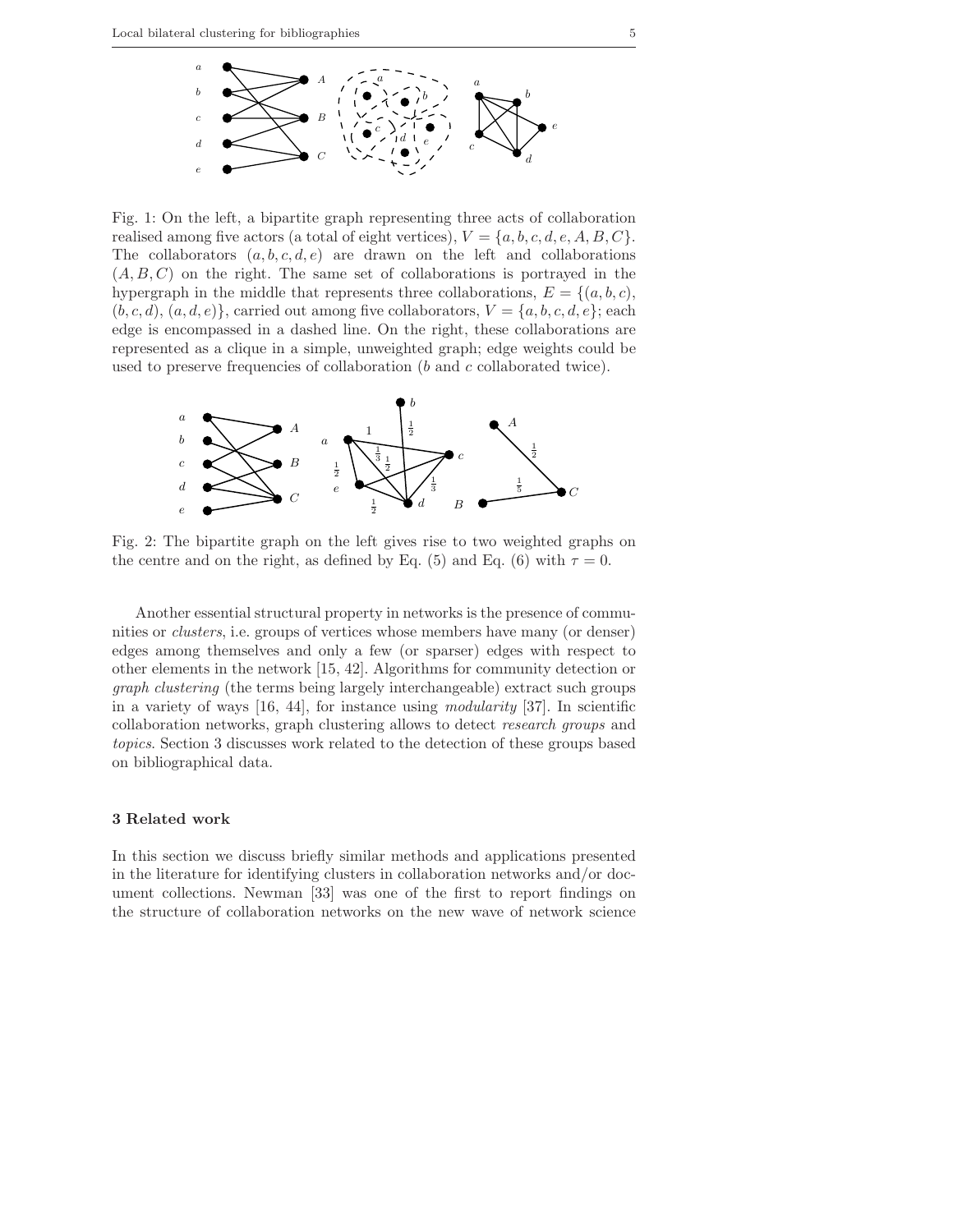that began with the new millennium. He discusses the extraction of such networks [31] as well as some of the relevant structural properties [32]. He mostly studies the network created by considering co-authorships in bibliographical databases, focusing solely on the author side of our bipartite formulation. This was to our knowledge the first published study on the structure of coauthorship networks based on automated processing of bibliographical data. The essential of the structural measures evaluated, namely publications per author and number of coauthors, behave as a power-law with an exponential cutoff; the analysis also confirms the six degrees of separation of Milgram [28] as well as a high clustering coefficient in some research areas.

ArnetMiner<sup>2</sup> is an on-line software for mining scientific collaboration networks that provides information, recommendations, and visualisations for research groups, papers, conferences, and trends [48]. More recently, Bian et al [4] present CollaborationViz, an interactive tool for visualising collaborations among researchers. This tool, based on a force-directed graph layout, has the capability of displaying different centrality measures, as well as a network timeline; furthermore, it gives the user the ability to track a researcher's career, make drill-downs, and predict links on the network.

Du et al [13] propose a community-detection algorithm for social network that functions efficiently for large sparse graphs, as those reported by Newman [33], with the purpose of using community discovery as a tool for social network analysis. The method allows for overlap in the communities, which is an essential feature for social networks in particular: a person often associates to two or more groups that are not necessarily subgroups of a larger structure but rather separate communities (consider for example work versus hobby in a general social setting and the diversity of methods and applications that a scientist may work on during a lifetime for the scientific collaboration scenario of the present work). However, Du et al [13] also focus only on the coauthorship upon analysing scientific collaboration networks and do not include information on article similarity.

An approach that combines information on the edge structure and the "content" of the vertices, which in our case maps to the similarity of article titles, is presented by Yang et al [50], although not towards the explicit computation of communities or topics, but rather in the modelling of link-existence based on content similarity, permitting characterisations of whether a set of vertices with specific content and edges among them should be considered to form a community.

Ramasco et al [43] also work with bipartite collaboration networks, proposing a model that mimics the structure of such networks. Moody [29] studies the scientific collaboration network (the author-to-author side of out network) extracted from co-authorships — of sociologists over more than three decades, similarly to our present work, but no attempt is made at community discovery; the author concentrates on structural measures. Huang et al [19] report a similar study but on the computer science community, studying and mod-

<sup>2</sup> Available at: http://arnetminer.org.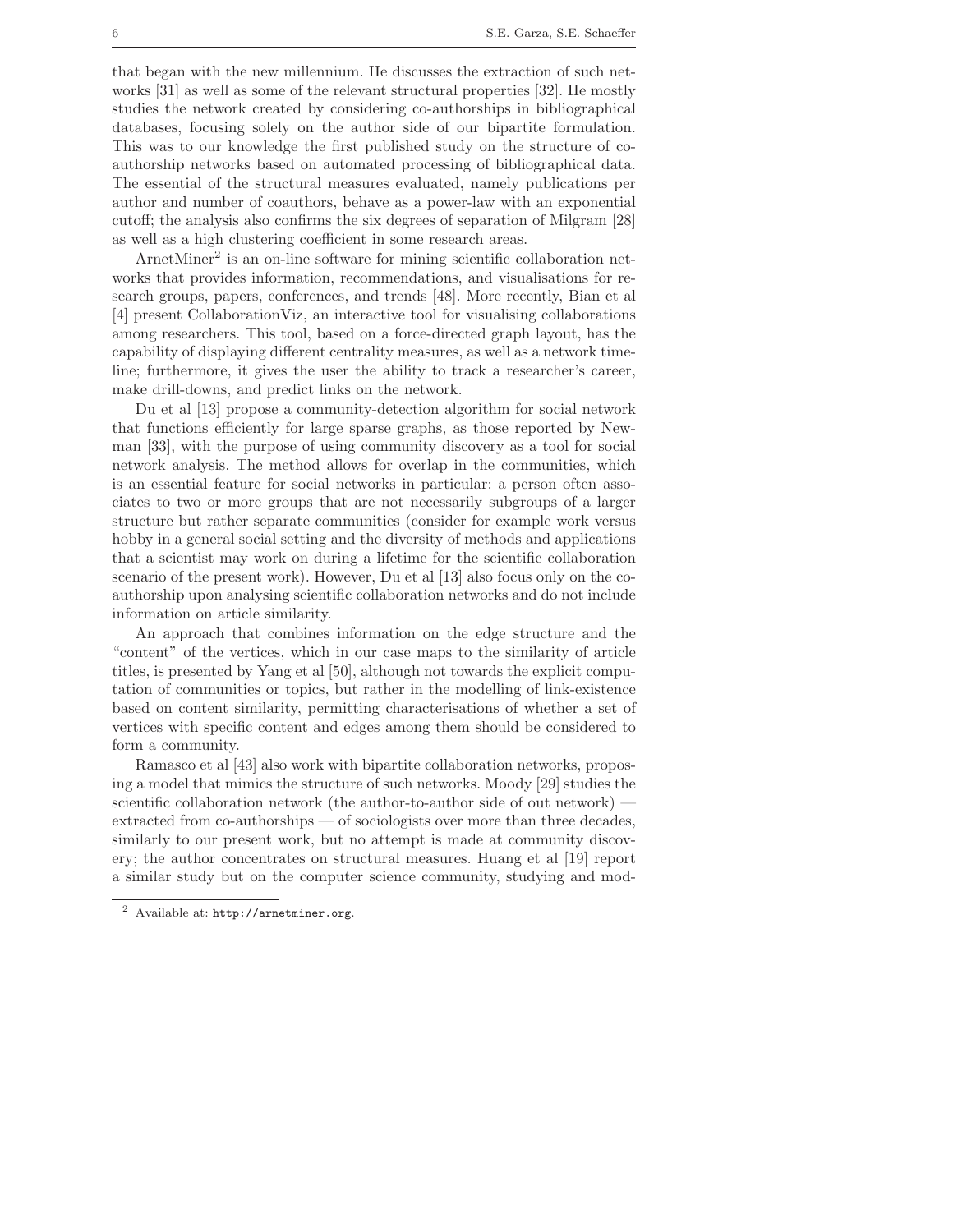elling not only static properties of a network snapshot but also discussing the way in which the collaboration evolves. Also, Perianes-Rodríguez et al  $[40]$ present a method for not only detecting research groups, but also describing and visualising these groups. Using the co-authorship network of a specific department as a case study, the detection is carried out by means of factor analysis. With regard to visualisation, a graph-based layout with node sizes and distinct colours is used to depict the groups found; in contrast with our method, this visualisation technique does not take time into account. Following a similar line, Ye et al [51] analyse and visualise the co-authorship network of a university. As part of their analysis is community detection over the network, and this is carried out by means of a  $k$ -clique algorithm. To perform the visualisation of a large network, Kruskal's minimum spanning tree algorithm is used.

More recently, Liu et al [24] propose a method for creating co-authorship networks, which aims at providing a more accurate metric for author importance; this metric, based on PageRank, considers citations over time (newer papers may not be as cited as old ones, but this does not imply that the former are less important). Gleiser and Danon [18] study yet another example of a collaboration network, where "co-authorship" means that two jazz musicians have recorded together, also reporting findings regarding the distribution of community sizes. The communities are computed with a global hierarchical algorithm based on edge betweenness. More recent works include the one by Larremore et al [22], which uses a bipartite stochastic block model for community detection in this type of network; this model works directly on the bipartite graph, not on one-mode projections.

Papadopoulos et al [39] provide a survey on community detection in another type of social network: social media. There instead of coauthoring publications, the users comment on the activity of other users, and having commented on a same activity can be considered as a collaboration of a kind. We believe that many of the methods examined by Papadopoulos et al [39] could be easily adapted for clustering scientific collaboration networks as well and hope to carry out a computational comparison within future work.

## 4 Bilateral clustering algorithm

In this section we describe the approach proposed for computing and visualising clusters of authors (research groups) and clusters of articles (research topics) in bipartite graphs representing bibliographical data. We will first define the necessary subprocedures.

## 4.1 Similarity scores

The set similarity of two sets A and B that have empty union and/or intersection is defined to be zero. For other sets, we use the following scoring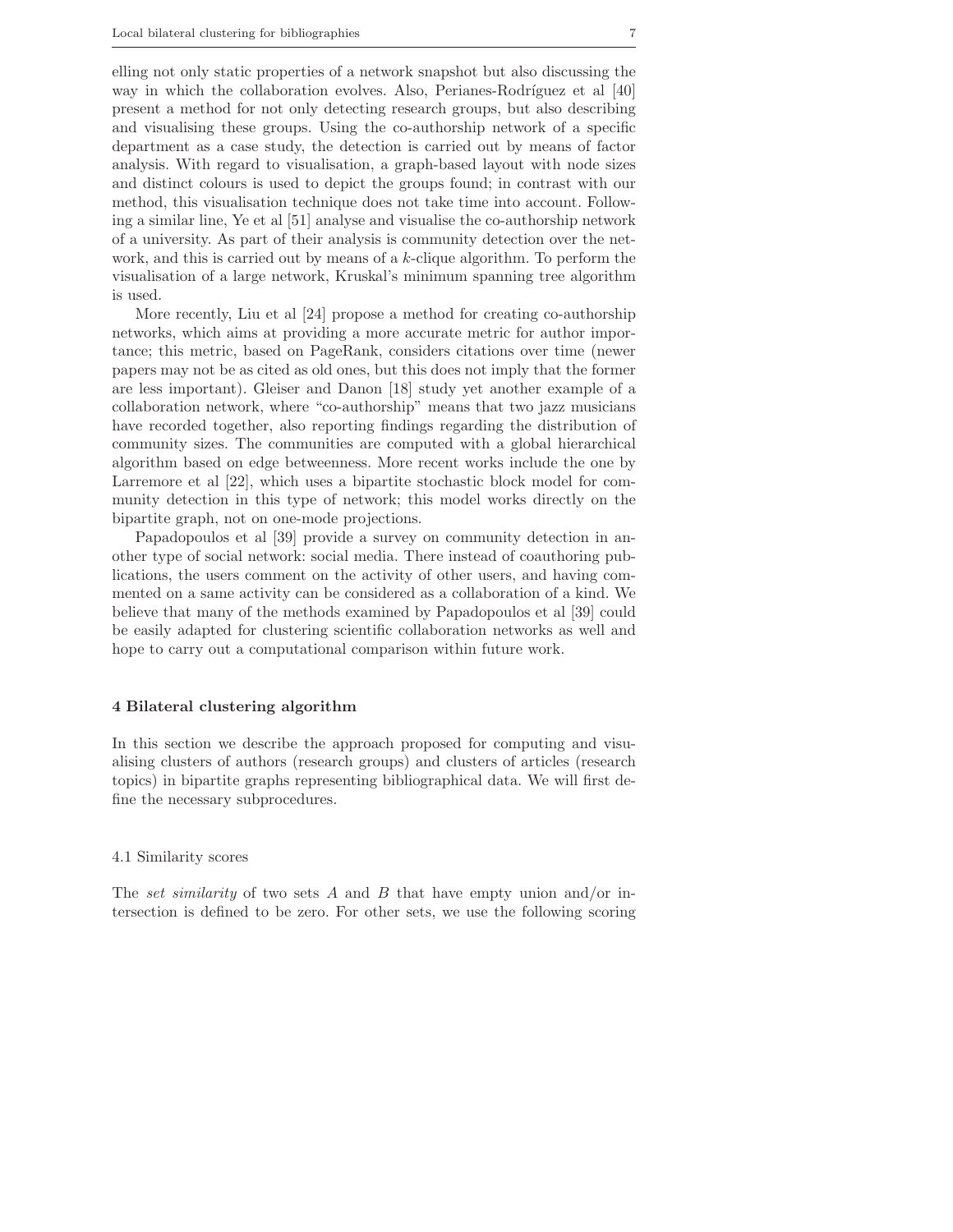function

$$
\frac{1}{3}((2i-u)/(u+(i-1)/i+1)),
$$
\n(7)

that may take negative values, where  $i$  is the cardinality of the intersection  $A \cap B$  and u is the cardinality of the union  $A \cup B$ . For the text similarity between two sets of string tokens  $A$  and  $B$ , we compute how many of the tokens are in the intersection of the two sets and then remove the intersection from both sets, and continue to analyse the similarity between  $A \setminus (A \cap B)$ and  $B \setminus (A \cap B)$ . If the remaining sets are empty, the text similarity is one. Denoting by  $\ell(S)$  the total length of the string tokens,  $S \in \{A, B\}$ , let

$$
C = \arg\min_{S \in \{A, B\}} \ell(S) \tag{8}
$$

and  $D$  be the other set. If the smaller of these sets is empty, the similarity is one (that is, there is no punishment for extra tokens, such as middle names of authors that sometimes are included and sometimes omitted). For example, Abraham Benjamin Colt yields a perfect match for Abraham Colt. We then analyse all pairs in  $C \times D$  for similarity using the *edit distance* between the string tokens. For each  $c \in C$ , we find a  $d \in D$  that minimises the edit distance. We take these minimum edit distances  $\varepsilon$ , each normalised individually by the length of the longer string token to obtain a value in  $[0, 1]$ . Upon computing the edit distance, we use addition cost equal to two, elimination cost equal to one, and replacement cost equal to three, using the standard dynamicprogramming Levenshtein distance. We then calculate the similarity score for the two sets of string tokens  $A$  and  $B$  as

$$
\frac{\ell(A \cap B)}{\min\{\ell(A), \ell(B)\}} \Big(1 - \frac{1}{\ell(C)} \sum_{c \in C} \varepsilon(c)\Big),\tag{9}
$$

with  $C$  and  $D$  as defined above. This is to accommodate for spelling differences or errors in the names, such as John versus Jon or Erick versus Eric.

A research topic of its own right is how to distinguish between distinct authors who have the same or a similar name [49]. Heuristics and probabilistic models based on the similarity of the sets of coauthors and/or the keywords of the manuscript can be applied; if two authors of the same name work with the same people on the same topics, it is likely to be just one person, whereas if the topics and the coauthors differ, either the person has changed fields (which is entirely possible) or they are different people. Also self-citation frequency could be an indication — if we know that person A authored manuscript  $X$ , and then a person  $B$  of a similar name cites  $X$ , then  $B$  is likely to be  $A$ . We leave such filters to future work.

Existing online tools such as ResearchGate (www.researchgate.net) or the researcher profiles of Google Scholar (scholar.google.com) rely on user interaction: manuscripts that have author names resembling that of a registered user are offered listings of these manuscripts for manual revision so that the user can either confirm or deny authorship. It seems that at least Google Scholar takes advantage of coauthor information to automatically add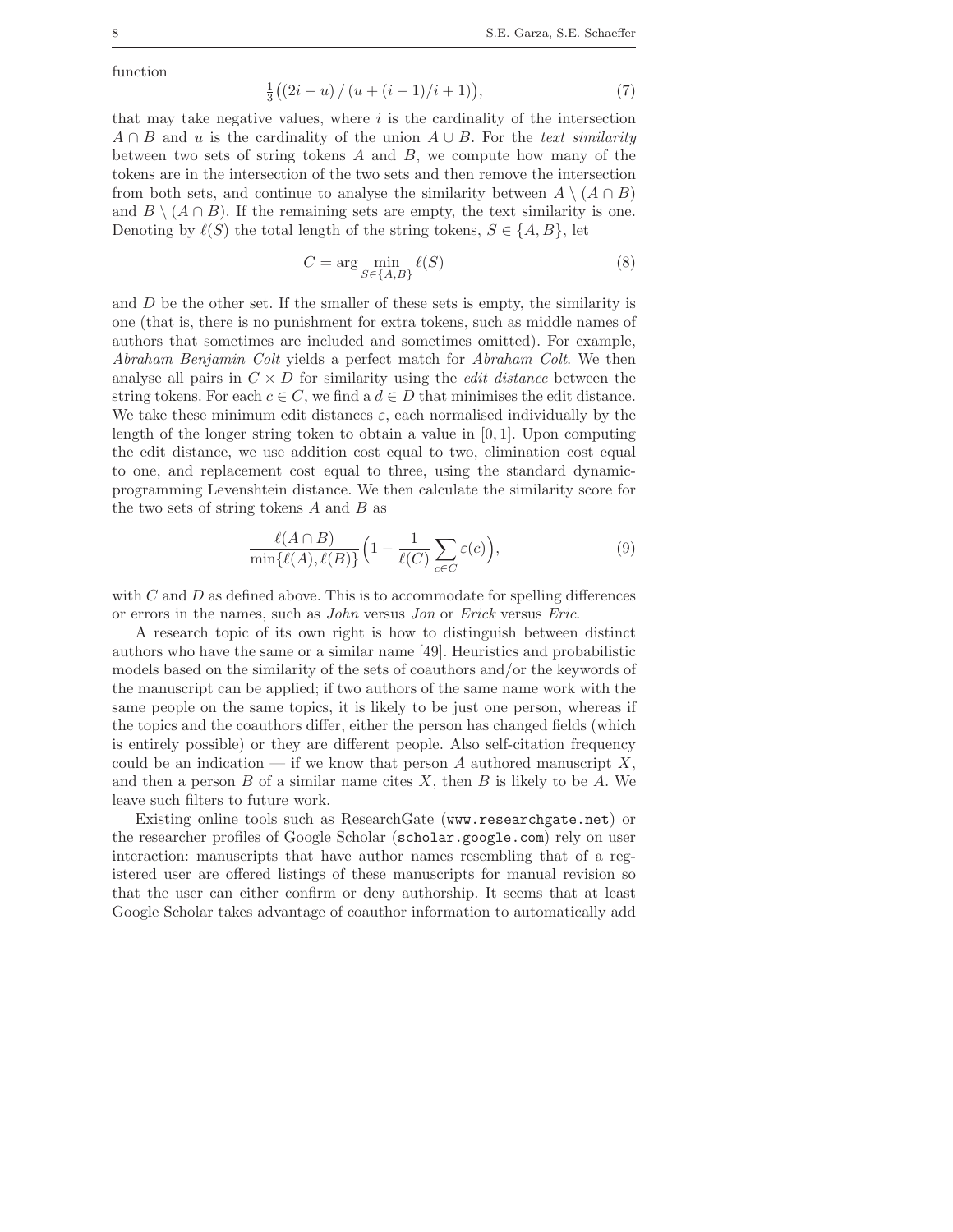Table 1: Example of format for input data.

```
A djamal chaabane
A moncef abbas
T optimizing a linear function over an integer efficient set
Y 2006
J european journal of operational research
```
manuscript to the user profile when authorship is likely. Another (laborious) option is to compare the writing style if the full text of the manuscript is available, although automated attribution of authorship often requires long samples of the authors' work [9, 47].

#### 4.2 String preprocessing

For cleaning input strings, we force them into lower case and replace by whitespace all occurrences of punctuation and HTML tags. We then eliminate any leading and trailing whitespace. Punctuation is removed and non-ASCII symbols are replaced with an ASCII version. Stemming is done with our implementation of the Porter stemming algorithm<sup>3</sup> [41], re-implemented simply to tweak it for the multiple languages contained in the input data.

We maintain a multilingual list of *stop words* consisting of *articles* (such as a, an, the, una, el, la), prepositions (such as from, auf, von, de), titles, prefixes and suffixes typical to names of persons (such as  $Dr, Jr.$ ), abbreviations of associations (such as ACM, SIAM, IEEE), and frequent words that contribute little to the semantics (such as review, research, new, results, journal, letters) — our experiments revealed that words like *problem* and *algorithm* should be omitted in future work. Words whose plural or singular form is a stop word are considered stop words.

## 4.3 Graph construction

We extract relevant information from a bibliographical repository; namely paper titles and authors. Journal names and years of publication are extracted for visualisation purposes. The format used is presented in Table 1. The authorname tokens are not stemmed, whereas journal names and article titles are. Any occurrences of stop words are eliminated. For each author, we store the name as an unordered set of strings. We associate to each author a set of articles. For each article, we store its set of authors, the title as a set of string tokens, the journal name as a set of string tokens, as well as the month and year of publication, where available. We store for each stemmed string also its original version for labelling purposes, whereas the stemmed one is employed in similarity computations.

Having parsed the input, we search for duplicates. First we compare all the author pairs to examine whether two objects are likely to refer to the same

<sup>3</sup> Available at http://tartarus.org/martin/PorterStemmer/.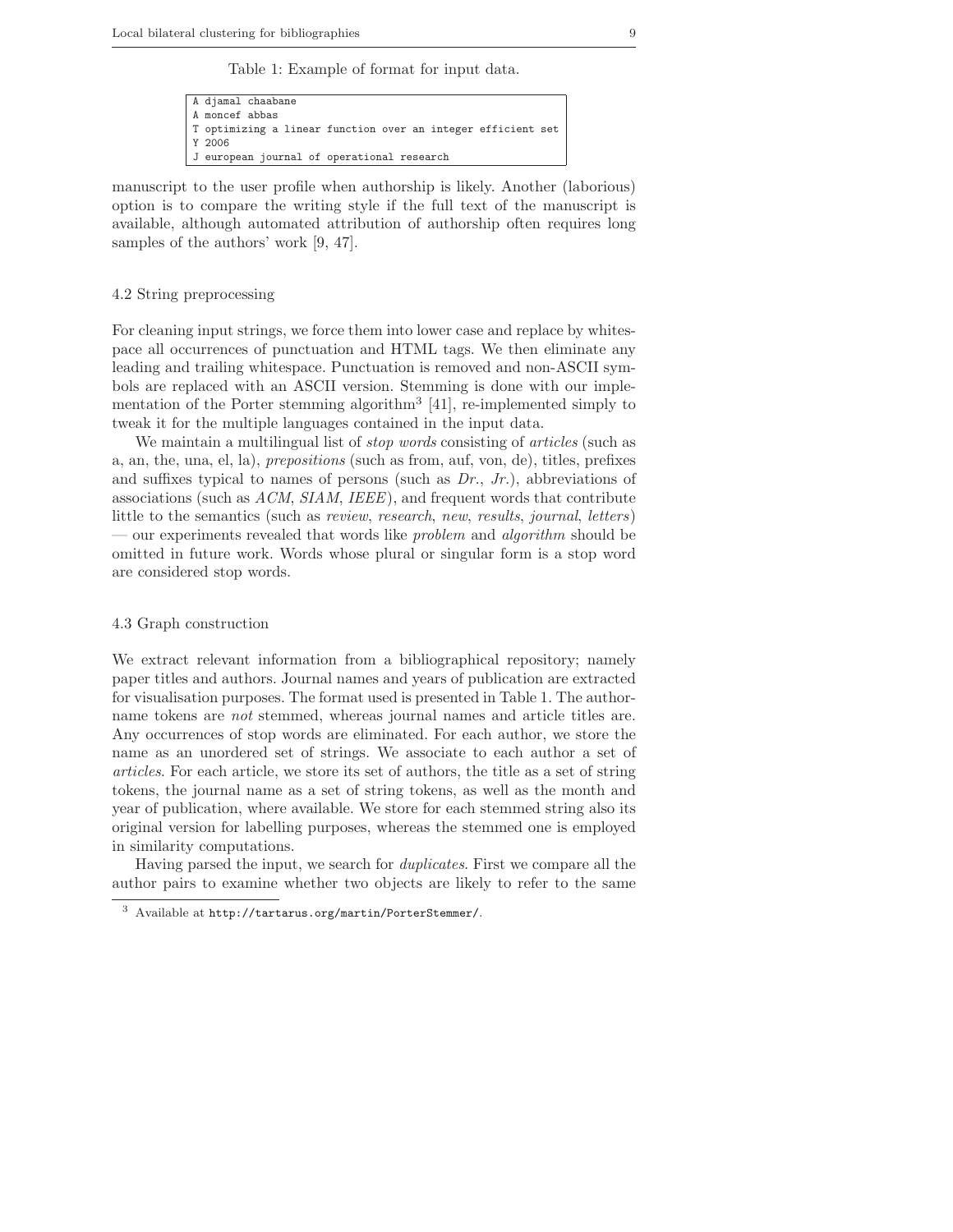person, which is time consuming (quadratic time complexity). We compute the text similarity between the set of name tokens for two authors. If it exceeds a merge-threshold parameter (we used 0.6 in our experiments), the sets of the name tokens are merged and one of the author objects is replaced by the other one in all the articles associated to the replaced one, and then the author object is added to a removal list. If the similarity is not above the merge threshold, but it is above a storage-threshold parameter (we use 0.4), we store the similarity in a hash table, using the pair of author objects as a key. The authors marked for removal are eliminated and the process is repeated until no further elimination occurs; the sets of name tokens of some authors have changed by the merges (for example, A. Benjamin Colt and Abraham B. Colt merge into A. B. Abraham Benjamin Colt), for which new pairs could now exceed one or both of the thresholds.

We then search for duplicate articles in the same fashion; it is not at all uncommon for the same publication to appear multiple times in bibliographical data with minor differences for example in journal name spelling (due to abbreviations) or in the title (due to typos or shortening). We use a stricter merge threshold (set to 0.8) and a looser storage threshold (set to 0.3) because we wish to associate articles that are not replicas but thematically related using the similarity of their titles in addition to co-authorship data. The remaining author and article objects form the vertex set of the bipartite graph; we will refer to these vertices simply as "articles" and "authors" although the preprocessing has altered their contents. An author is connected to an article if and only if that author is among the set of authors of that article.

#### 4.4 Clustering

Clusters are computed starting with either an author vertex or an article vertex, traversing the author-to-author and article-to-article edge sets obtained of the two projections of the bipartite graph to determine which other vertices of the same kind should be included in that cluster. After each vertex has been assigned a cluster, the weights of the edges of each projection are adjusted according to the resulting clustering of the other projection.

The cluster creation is performed by local search. Initially, all clusters are set as undefined. To compute a cluster C, we begin with a seed vertex  $s \in V$ and initially set  $C = \{s\}$  and apply *simulated annealing* [21], a meta-heuristic that mimics the cooling of metal. We begin with an *initial temperature*  $T = 10$ and cool on each iteration the current temperature  $t$  with a *cooling factor*  $c = 0.95$ ; these values could be varied as parameters, but we leave that to future work. The ordering of the seed vertices during an iteration is a random permutation. If a symmetric clustering is requested, all vertices in a computed cluster are marked as assigned and will not be used again as seeds; for an asymmetric clustering where a cluster of a seed vertex may contain vertices that do not include that seed in their corresponding clusters, all vertices are used as seeds one by one.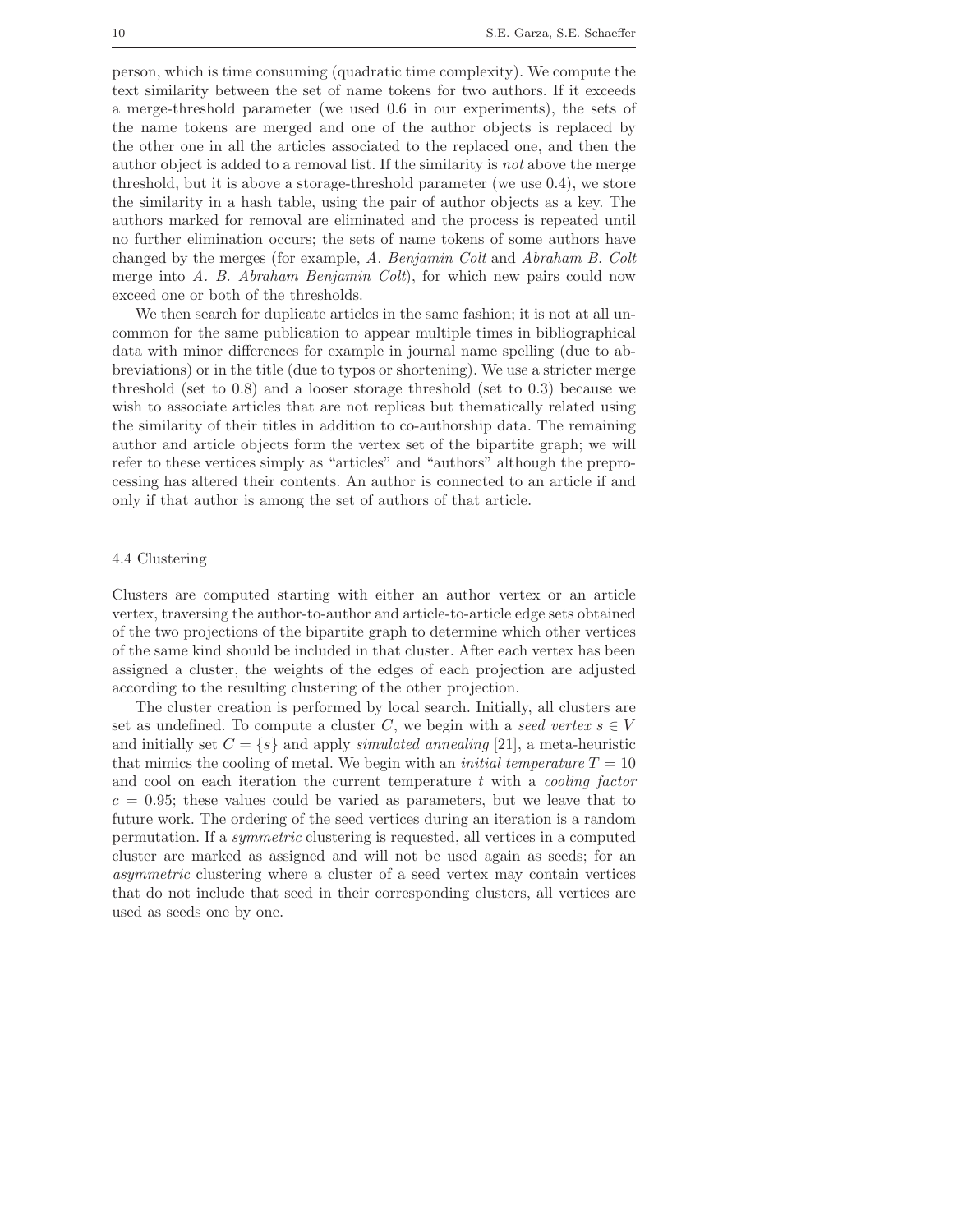The local search has two operations: growth (inclusion of an additional vertex in the cluster being computed) and reduction (the exclusion of a presently included vertex). To pick a step, we construct a candidate set consisting of all vertices presently included in the cluster, all neighbours of presently included vertices as well as vertices with a non-zero similarity to a presently included vertex. Then, one candidate is chosen uniformly at random. If it does not yet belong to the cluster and has not yet been fixed to some other cluster<sup>4</sup>, it is included in the cluster (a growth step). If it does belong to the present cluster, it is excluded (a reduction step), with two exceptions: firstly, if the cluster contains a single vertex and the reduction mode is activated, the procedure exits with a singleton cluster, and secondly, when the "keep mode" is set, the seed vertex may never be removed from the cluster.

The fitness of the modified cluster is now evaluated. Namely,  $\forall v \in C, \forall u \in$  $\Gamma(v)$ , we query the similarity  $s(v, u)$  and average it with the edge weight<sup>5</sup>, denoted by  $w(v, u)$ . If  $u \in C$ , we sum this to the *internal degree d<sub>i</sub>*; otherwise we sum it to the *external degree*  $d_e$ . After this, we divide  $d_i$  by two; this is to overcome having summed all internal contributions twice. The internal density is then computed by normalising:  $\delta_i = 2d_i/(|C|(|C|-1))$ . The *relative density* is computed as  $\delta_r = d_i/(d_i + d_e)$ . The *fitness function* is then computed as  $f = \delta_i \delta_r$ . All singleton clusters are defined to have fitness zero.

If the fitness computed for a cluster candidate improves upon the present fitness, the modified cluster is accepted. If it improves upon the best cluster seen thus far for the given seed vertex, the cluster and its fitness are stored. If there is no improvement, the modification is accepted with probability  $p = \exp(f_c - f_m)/t$  where  $f_c$  is the fitness of the cluster before the modification,  $f_m$  is the fitness of the modified cluster, and t is the temperature (as in simulated annealing). If the modification was rejected, the cluster is restored to its previous state. Upon rejection, a stall counter k is increased. When the counter reaches  $k_m$  (we use  $k_m = 10$ ), the procedure is stopped; upon obtaining an improvement, the counter is reset to  $k = 0$ . After each iteration, we switch mode with probability  $p_m = k/k_m$ . The procedure always starts in growth mode.

A total of R restarts of the procedure is made (we set  $R = 10$ ). At the end, the cluster that yielded the best fitness is returned as the result. All vertices in the produced cluster C are marked to have that cluster as their cluster for that iteration. When computing symmetrical clusters, only one iteration is done as nothing changes from the first iteration to the second. For each cluster, upon the postprocessing phase we compute a penalty: each missing internal edge provokes a unit penalty, as well as each external edge connecting the cluster to the rest of the graph. The total number of penalty units is then normalised by the total vertex count.

<sup>4</sup> In the symmetric mode, once a cluster is computed, the included vertices are no longer available for inclusion in future cluster computations.

<sup>&</sup>lt;sup>5</sup> The *weight of an edge*  $w(v, u)$  is computed as the multiplicity of that edge; for purposes of the clustering phase, the edges are treated as directed and the weight is normalised by the degree of vertex  $v$ , making the directed edge weight *asymmetric*.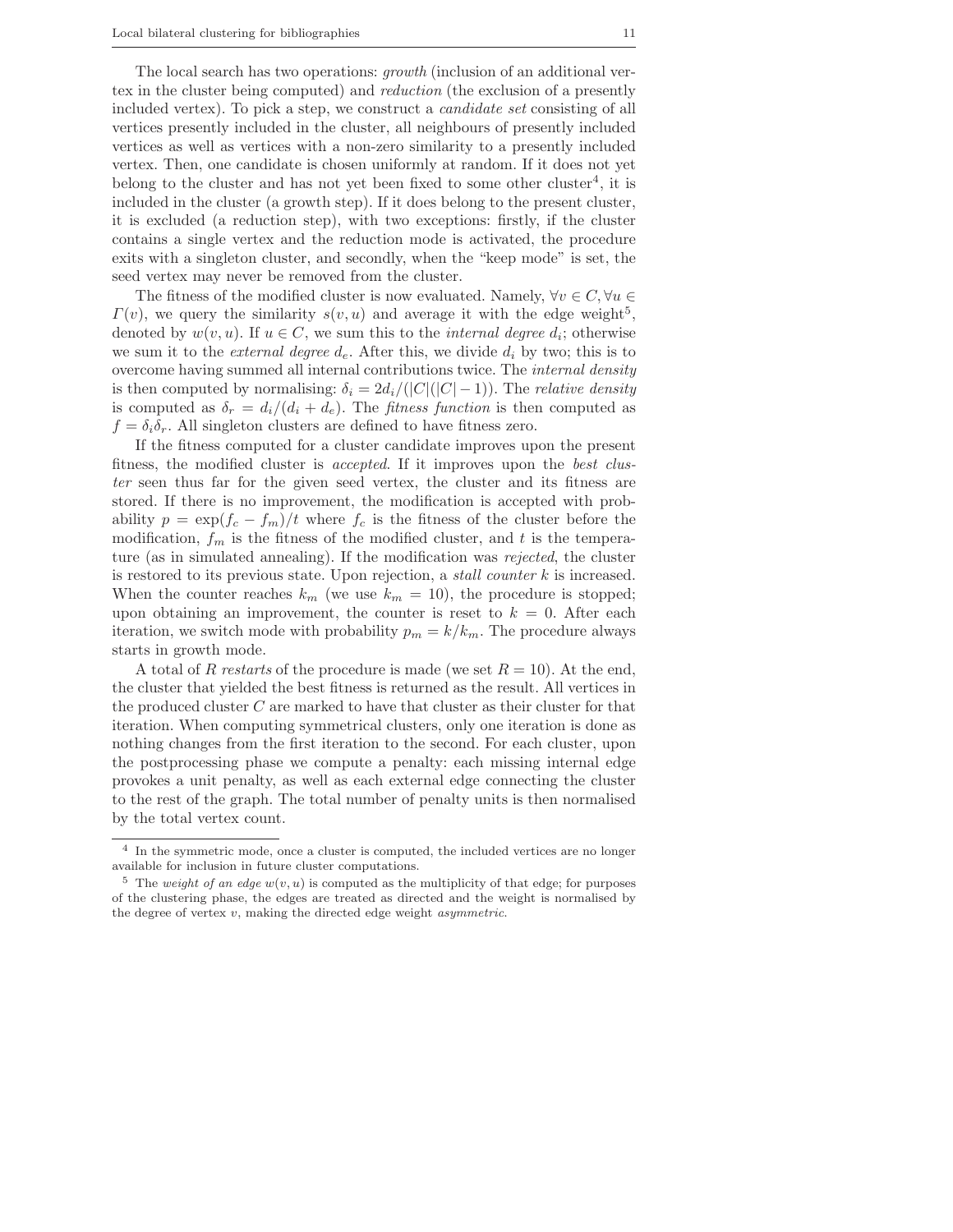For an asymmetric clustering, we first check on each iteration whether a cluster  $C(b)$  for b has been defined  $a \in C(b)$ . If so, we amplify the current similarity score, multiplying it by an amplification factor (set to 1.2 in our experiments). On the contrary, if the cluster exists but  $a$  is not included in it, we punish the score, multiplying it with a dampening constant (set to 0.9 in our experiments). We then do the same for  $C(a)$  to check whether  $b \in C(a)$ . This is repeated on each iteration to reward symmetrical assignment and thus filter the clusters; when using the symmetrical clustering mode, no iteration is needed as nothing will change in the graph structure during an iteration. The iteration stops when either the penalty gets below a threshold for the first time or the difference in the penalties of two subsequent iterations is lower than this threshold.

When *outputting* the cluster information, we set a threshold on the cluster order to withhold the printout of very small clusters. For each outputted clusters, a drawing of the subgraph induced by the cluster is produced. Upon outputting an article cluster, we output the words in the title, without stemming, excluding stopwords, and the year in which the article was published. The purpose of this is to include in the visualisation a tag cloud for each article cluster, reflecting the relative frequencies of the title terms as well as the distribution of these mentions over time.

#### 4.5 Visualisation

Our visualisation framework aims to aid the understanding of the discovered clusters on two levels: structural and semantic. While the former is concerned with how the cluster is connected, the latter highlights aspects such as vertex importance and recency; at the semantic level, moreover, visualisations for author and article clusters differ from each other. The three visualisation types are based on a spring-force layout algorithm for drawing graphs, which relies on physics; repulsive forces are generated for non-adjacent or weakly tied vertices and attractive forces are generated for the opposite case [17]. Our implementation of the spring layout algorithm is based on the code published by Bader<sup>6</sup>. Our modifications include weighted graph processing, tag cloud generation, and colour-gradient generation. Fig. 3 shows visualisations at the structural and semantic levels for two related clusters. Because visualisations at the structural level are a straightforward result of applying the layout algorithm, we focus on describing the other two in more detail.

In *author-cluster visualisations*, importance, recency, and tightness in relationships are respectively represented with vertex (circle) size, vertex colour brightness, and edge length and width. Figure 3b illustrates some examples (actual clusters; it can be observed that words such as "algorithm" and "problem" are uninformative and should be pruned in the preprocessing phase).

 $6$  Available at http://www.mathiasbader.de/studium/bioinformatics/.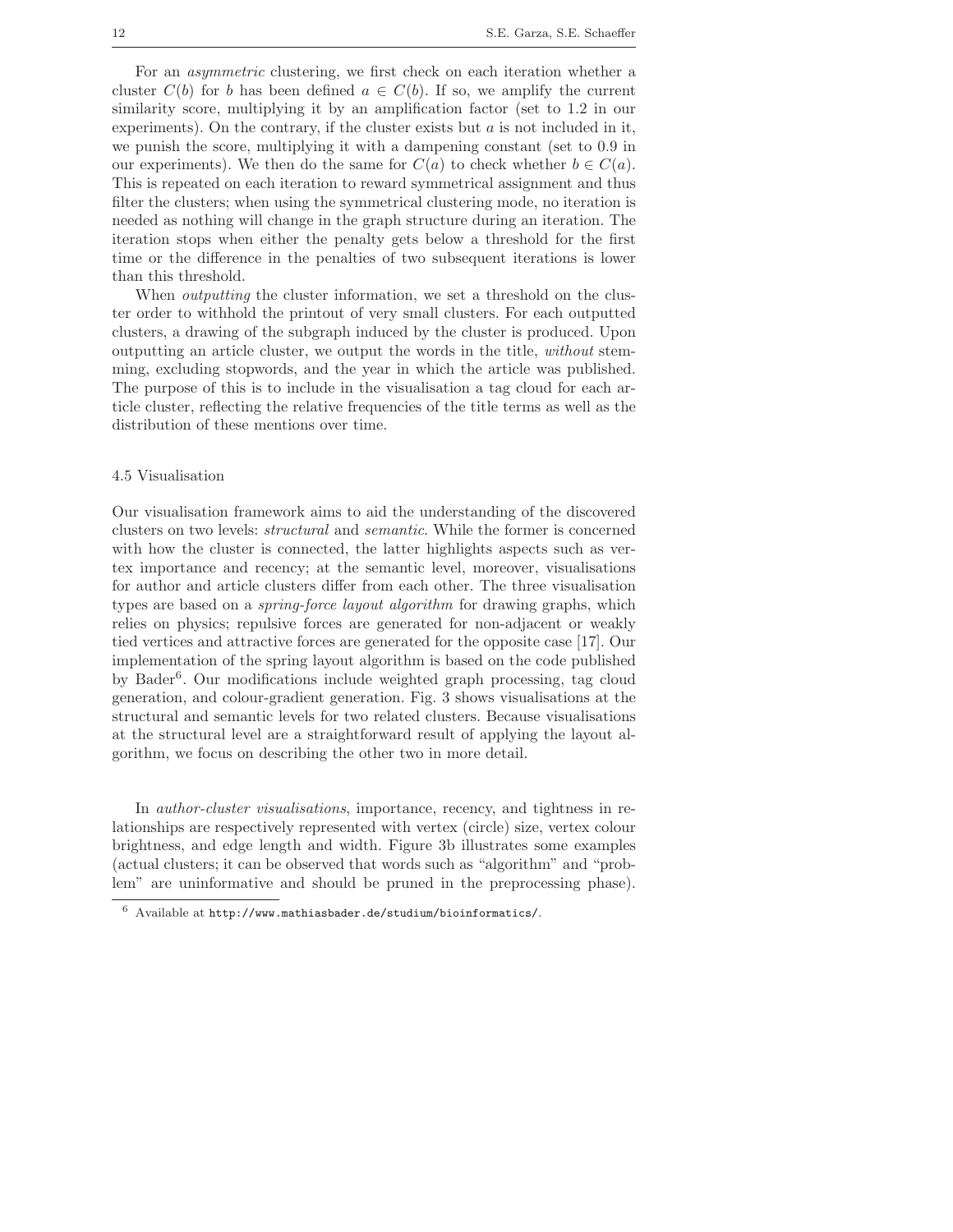

Fig. 3: Examples of cluster visualisations. In (a), the seed of the cluster is shown in black. For (b) and (c), colours depict recency (the darker the newer).

Vertex size is determined using PageRank [6]; the drawn circle is proportional to the obtained score. Colour brightness, on the other hand, is determined by categorising authors as active (fair brightness), inactive (dull colour), or new (bright colour) with a set of rules. These rules are based on the recency of the author's first and last articles; an article, in turn, is considered as recent when the difference between its publication year and a base year surpasses a given threshold. The base year may be the current year or the last year recorded in the bibliographic repository if treating with a static snapshot. Edge length and width are, finally, determined with the layout algorithm. Highly related vertices appear, in consequence, close to each other.

The article-cluster visualisation consists of a semantic tag cloud similar in spirit to Clark's Word Clouds<sup>7</sup>. We considered the use of tag clouds for their rapidly increasing popularity in Web communities [5] and their intrinsic nature for intuitively describing topics. To create a semantic tag cloud (or "topic cloud"), article titles are broken down into sets of keywords, and the  $n$ most frequent words are chosen (we consider  $n = 30$  to be suitable value for this context); note that frequency is proportional to font size in tag clouds. The graph cluster is then converted into a word co-occurrence graph in which a pair of words shares an edge (co-occurs) if these are found on the same article title or on the titles of adjacent articles in the graph cluster. The layout algorithm thus produces a cloud in which highly co-occurring words are close to each other — a placement that is different from the alphabetic or aesthetic<sup>8</sup> ones conventionally used.

A colour fringe is created for each word by obtaining the publication years of the related articles, sorting the years in non-decreasing order, and assigning a part of the fringe to each year; a colour intensity is given to each part according to the recency of the year (the recency is calculated using a base year). A fringe with a solid bright colour indicates that the concept represented

<sup>7</sup> Available at http://neoformix.com/2008/ClusteredWordClouds.html.

<sup>8</sup> For example, the Wordle tool (http://www.wordle.net).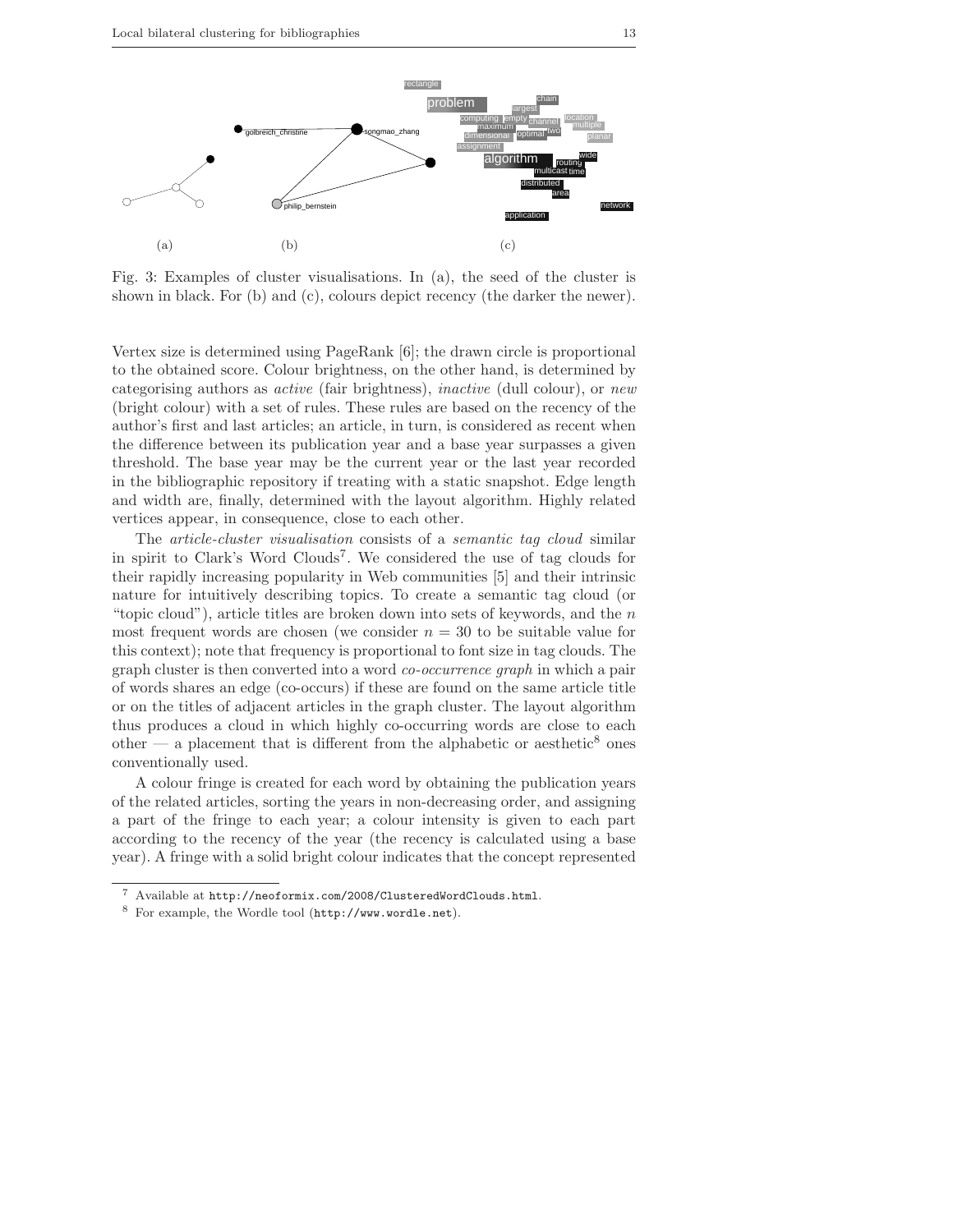Table 2: Properties of the bipartite graph generated from the DBLP repository.

|                    | Vertices $(n)$    | Edges $(m)$ | Density $(\delta)$   |
|--------------------|-------------------|-------------|----------------------|
| Bipartite graph    | 1 million         | 1.3 million | $0.3\times10^{-5}$   |
| Article projection | $\approx 560,000$ | 8.8 million | $5.6 \times 10^{-5}$ |
| Author projection  | $\approx 450,000$ | 1.2 million | $1.2 \times 10^{-5}$ |

by a keyword has been recently used (new), whereas a fringe with a solid opaque or greyish colour indicates the opposite (old or not active); a fringe with a colour gradient (ranging from opaque to bright) indicates that a concept has been used throughout time (active).

## 5 Experimental evaluation

In order to evaluate the quality of the results and the computational feasibility of the proposed approach, we present visualisations and statistics to demonstrate functionality and performance. In particular, we discuss a case study on scientific collaboration graphs that was done with the DBLP bibliography repository<sup>9</sup>, which is a well-known collection of valuable computer science publications, such as articles, thesis, proceedings, and books. Our extract of the DBLP bibliography repository focused on article publications, obtained from the available XML file (2010 version). For each article, author names, title, journal, and year of publication were collected. From the bipartite graph obtained, the corresponding author and article projections were calculated as weighted graphs using Eq. (7) to compute edge weights; Table 2 briefly characterises these graphs.

Subgraphs of different orders were then obtained via breadth-first search (BFS) graph traversal starting at a random seed vertex,  $S = \{v\}$  and then replacing S by  $S \cup \{\cup_{w \in S} \Gamma(w)\}\$ , adding the vertices one at a time, (that is, including direct neighbours of the previously included vertices), repeating this until the desired order is reached. The vertex set thusly obtained is then used to induce a subgraph; this is done to preserve local graph structure as much as possible within the sampled subgraph. Hence, if the BFS parameter  $\beta = k$ and the random seed vertex is  $v \in S$ , then for all vertices  $w \in S$ 

$$
d_{v,w} \le k. \tag{10}
$$

The BFS was performed on one of the projections and then extended to the other side of the bipartite graph as follows: when using BFS on articles, we included all the authors of the articles in S and all edges induced by their inclusion, and vice versa. As shown in Fig. 4a, the number of articles extracted scales more or less linearly with the BFS parameter  $\beta$  (note that the horizontal axis has logarithmic scale). Fig. 4b shows that the maximum vertex degree in the preprocessed graphs behaves slightly sub-linearly to the BFS parameter.

<sup>9</sup> Available at http://dblp.uni-trier.de/ in XML format.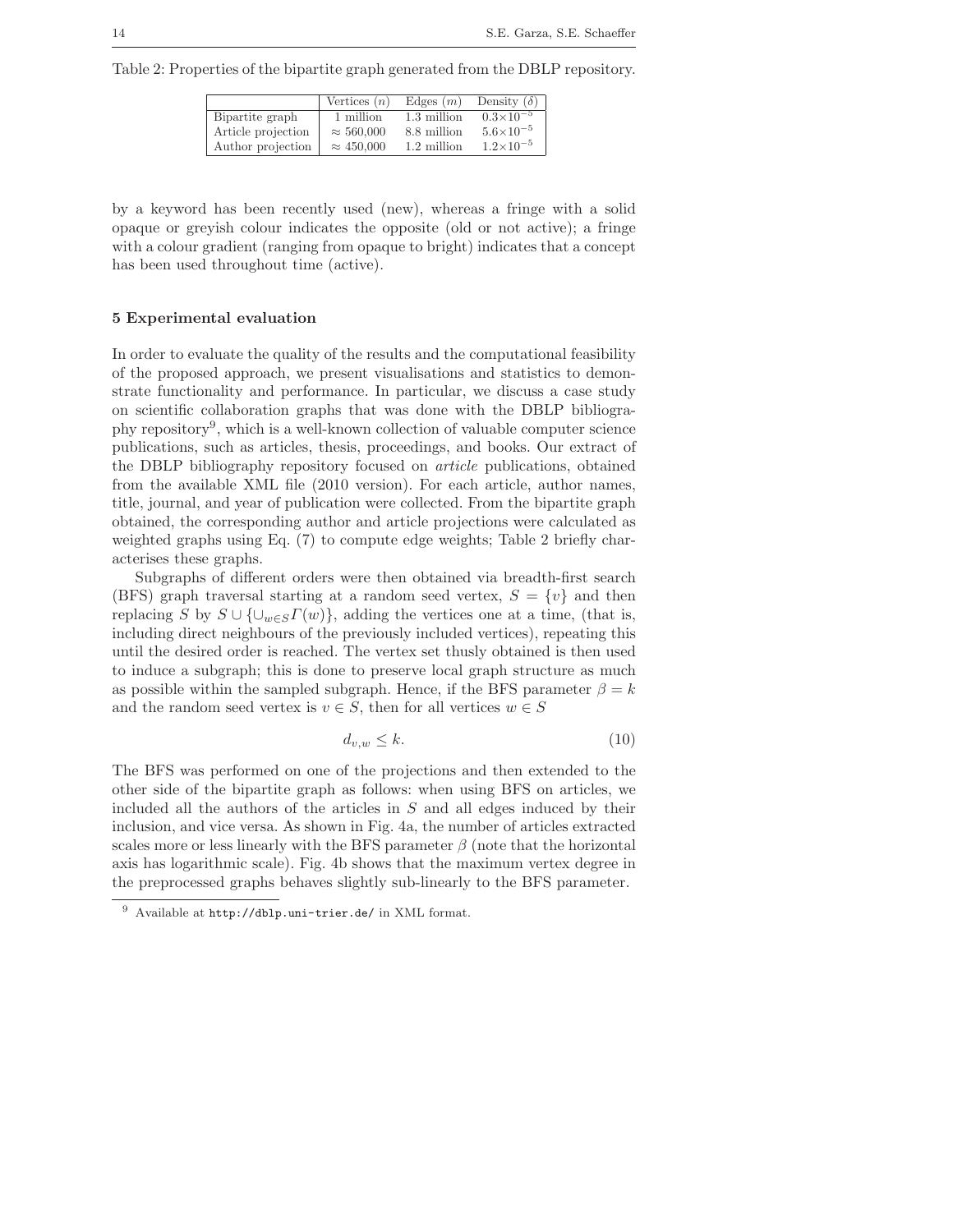

(a) The average and std.dev. of the number of articles in the subgraphs using the number of authors as a BFS limit  $β$ .

(b) The average and standard deviation of the maximum vertex degree of the subgraphs in terms of the BFS limit  $\beta$ .

Fig. 4: Degrees according to BFS limit parameters.



Fig. 5: Preprocessing time and the number of stored clusters.

The clustering begins with loading the preprocessed graph; the computational effort required is (sub-)linearly proportional to the order of the bipartite graph, as shown in Fig. 5a (horizontal axis is drawn with logarithmic scale). The figure shows the load time of the preprocessed data for each of the BFSextracted data sets. The BFS runs parametrised by authors were only analysed for the lowest parameter value (i.e., 256) due to the order explosion introduced by including hub authors. We only stored clusters above an order threshold, set to four in our experiments; all the following results are computed on those clusters. Fig. 5b shows the number of article and author clusters, average and standard deviation, over the instances extracted by article-limited BFS. The computational effort in the clustering itself is also roughly linearly proportional to the number of vertices present in the database extract, as is shown in Fig. 6. Again the author-based projections turned out to be impractically slow due to the presence of author hubs.

We plot the time of computation against the number of vertices in the projection of the seed vertex, in order to explore a relationship with the graph order and the computation time; Fig. 7a illustrates this, averaged over each individual projection order. Article clusters show no clear dependence of the projection order in their computation times, whereas the computation time of the author clusters reflects a quadratic dependence (note that the horizon-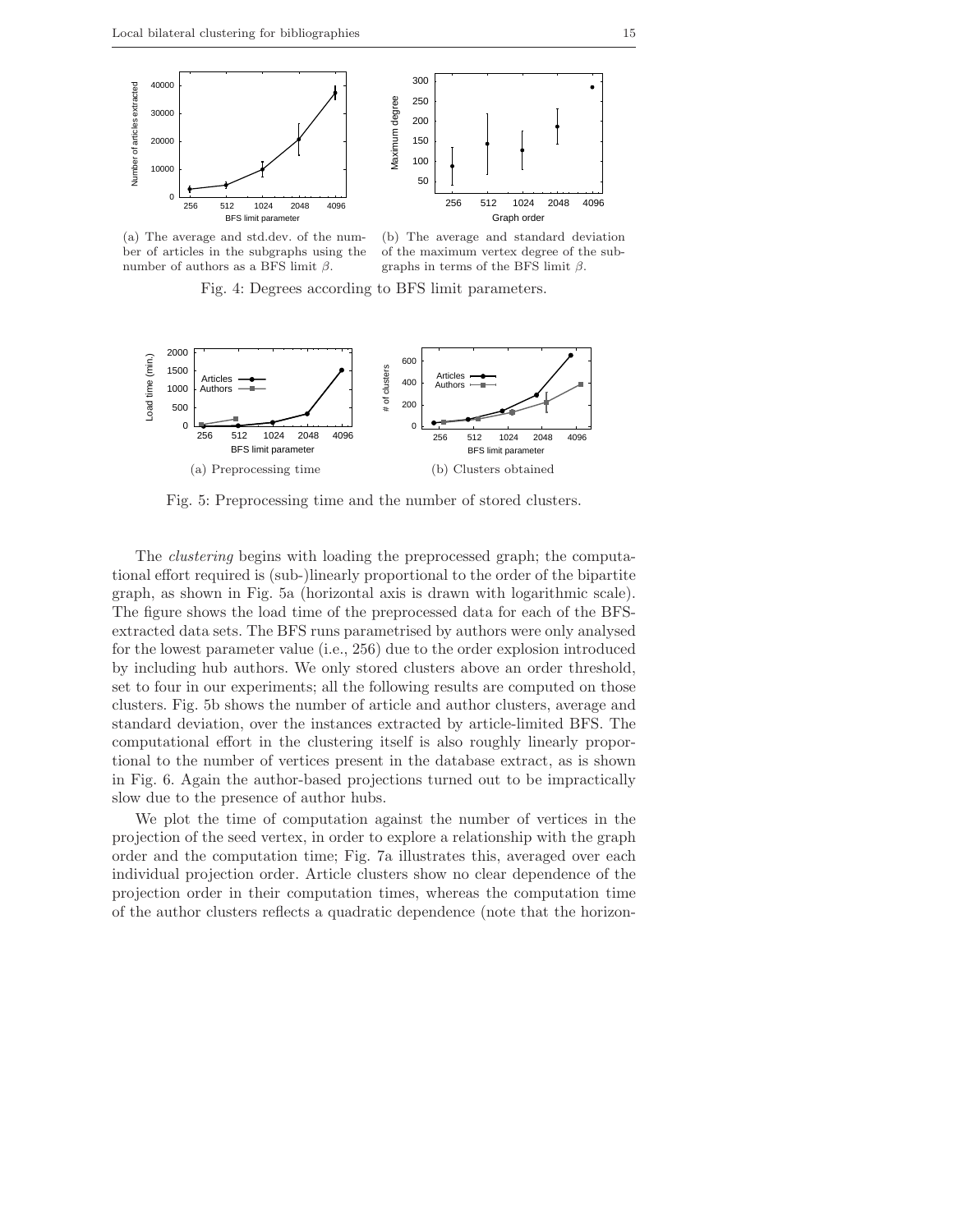

Fig. 6: The computation time for the clustering of the entire input graph (computing a cluster for each vertex in each iteration, asymmetrically) in minutes, average and standard deviation shown, for the clustered data sets.



Fig. 7: Performance and quality measures for the obtained clustering.

tal axis has logarithmic scale). The computational effort to compute a single cluster depends directly on the order of the resulting cluster, as can be seen in Fig. 7b that plots the time in seconds that it took to compute a single cluster versus the order of the resulting cluster.

Modularity is a popular measure for the presence of a community structure [37], shown to emerge among other situations when a network attempts to synchronise [1]. It can be computed by calculating the fraction of inter-cluster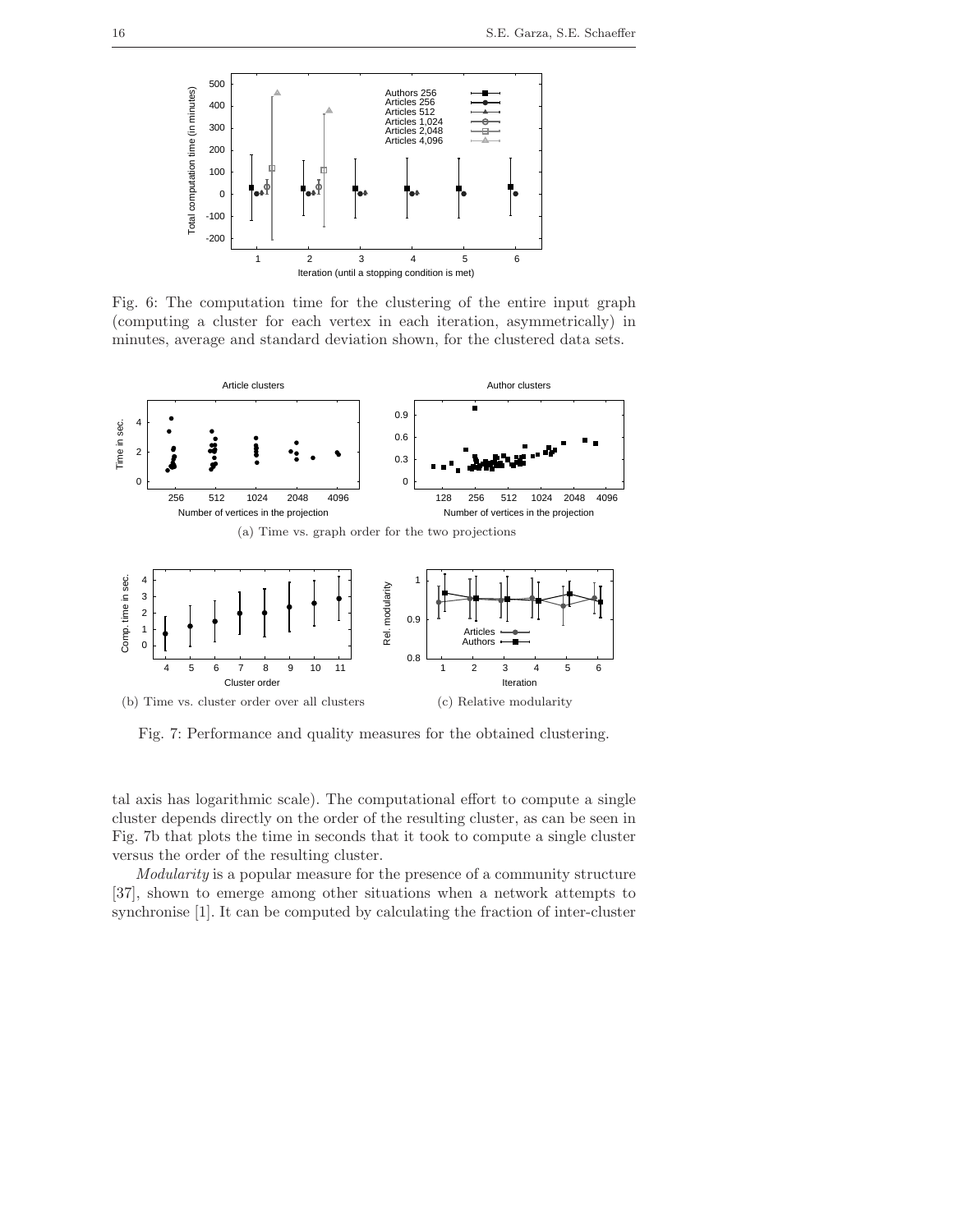edges of all the edges in the graph and then subtracting the fraction of edges that would fall within the clusters if the same amount of edges were placed uniformly at random among the vertices of the graph. We examine the stability of our produced clusters as the algorithm advances by computing the modularity at each iteration and then normalising this by the maximum value achieved. The results are shown in Fig. 7c and there is no significant variation; typically a total of six iterations were executed and the maximum modularity was reached mostly at the fifth iteration, although some peaked on the first iteration.

We searched existing literature for a similar method in order to compare our results with other approaches and the closest match was  $LP\&BRIM$  [2, 25], for which an implementation is provided at https://github.com/tpoisot/ biweb. It works with bipartite input graphs, expressed as adjacency matrices (non-square, as the columns correspond to one side of the bipartite graph and the rows to the other), so we first converted our BFS-based database extracts into the specified input format. The file size grew over 21 times as large as the raw file on average (the median being five times the original, some requiring several gigabytes). Upon observing this, we switched to a more powerful computer with double the RAM and a faster processor, as the one used to run our own method would take too long with these files.

For  $\beta \geq 1,024$  a single execution of LP&BRIM on an author-based BFS extract with  $\beta = 1,024$  took nearly six hours and with  $\beta = 512$  a half an hour to complete the global clustering for a single run of  $LP\&BRIM$  using 30 iterations, which unfortunately produced rather different clusterings on every execution. Hence we only experiment on the input data for  $\beta = 256$ , only on the articleoriginated database extracts (in order to avoid the very large graphs resulting from hub authors). We allowed 500 iterations to Lp&Brim to produce a more stable clustering (as in the example run provided in the code repository). We could not work on all 32 of the inputs of this group, as we experienced an issue with the implementation from https://github.com/tpoisot/biweb that in some input graphs created clusters for "phantom vertices" that were not present in the bipartite input given to the algorithm and did not appear in the vertex list reported by the implementation, although no error was reported by the implementation at any time. We discarded all those as we cannot compare clusters when there are unknown additional vertices present; we attempted to circumvent the issue running the program multiple times and with different iteration counts with little luck.

The structural comparison is not entirely straightforward as our clusters are composed of either authors or articles, whereas theirs may freely combine the two types of vertices. Also, our clusterings are asymmetric whereas theirs are not. Hence we examined the agreement between the two methods in terms of whether or not two vertices are placed in the same cluster together. It is important to recall that Lp&Brim produces a global clustering of the entire bipartite graph, consisting of both author and article vertices, whereas our asymmetric method produces a cluster for each seed vertex and only among the vertices of the same kind (author or article).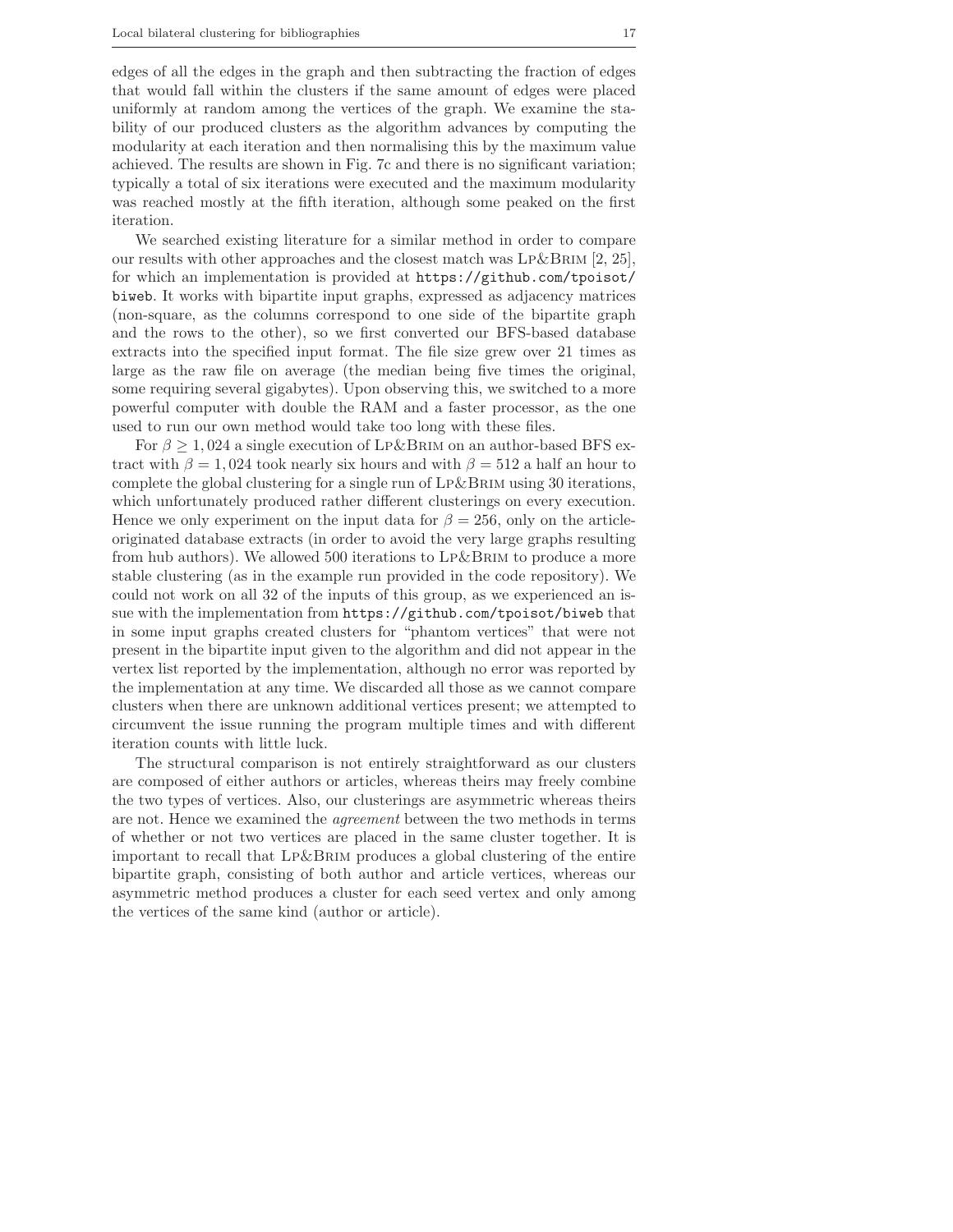

Fig. 8: Box-whiskers plots of the comparative study: agreement of Lp&Brim to our proposed method (left and centre) in terms versus the agreement of our proposed method to the existing method of Lp&Brim together with the runtime per cluster in seconds for the two methods (right).

First, for each pair of vertices that are placed in the same cluster in our clustering, we check whether or not they are placed in a cluster together also by Lp&Brim. Figure 8 shows a box-whiskers plot indicating the minimum and maximum values (whiskers) together with the quantiles of 25 and 75 % (box) and the median (the line inside the box).

Then, to carry out a comparison vice versa, we counted for each pair of vertices  $\{v, w\}$  of the same type (author or article) that was clustered together by Lp&Brim whether also our method included that relation in the resulting clustering. Note that there are three possible outcomes: either  $v$  belongs to the cluster of  $w$  while also  $w$  includes  $v$  in its cluster (a two-way match), only one of them considers the other a member of their cluster (one-way match), or neither considers the other as a cluster member (no match).

Figure 8 reports the results of this comparison as well as boxplots of the runtimes per produced cluster of the two methods for the 15 input graphs that presented no phantom vertices under Lp&Brim (we normalise the time with the number of clusters as our method is asymmetric and uses each vertex as seed once, whereas theirs is global and hence computes only one set of clusters). The baselines in Figure 8 are computed by creating partitions at random with the cluster orders of the two methods for each input graph and computing the agreement among those, and averaged over 100 repetitions. The process as such produces a baseline for the comparison where we examine how many of the pairs that were grouped together in our clustering were also groups together in the clustering of Lp&Brim, whereas when comparing an asymmetric clustering to a global one, the latter is still a partition while the former are subsets with possibly repeated content.

The level of agreement is clearly superior to that of a random assignment and indicates the two methods produce clusterings that are related to one another. In particular, as most of the vertices that were clustered together by our method were also clustered together by Lp&Brim but our method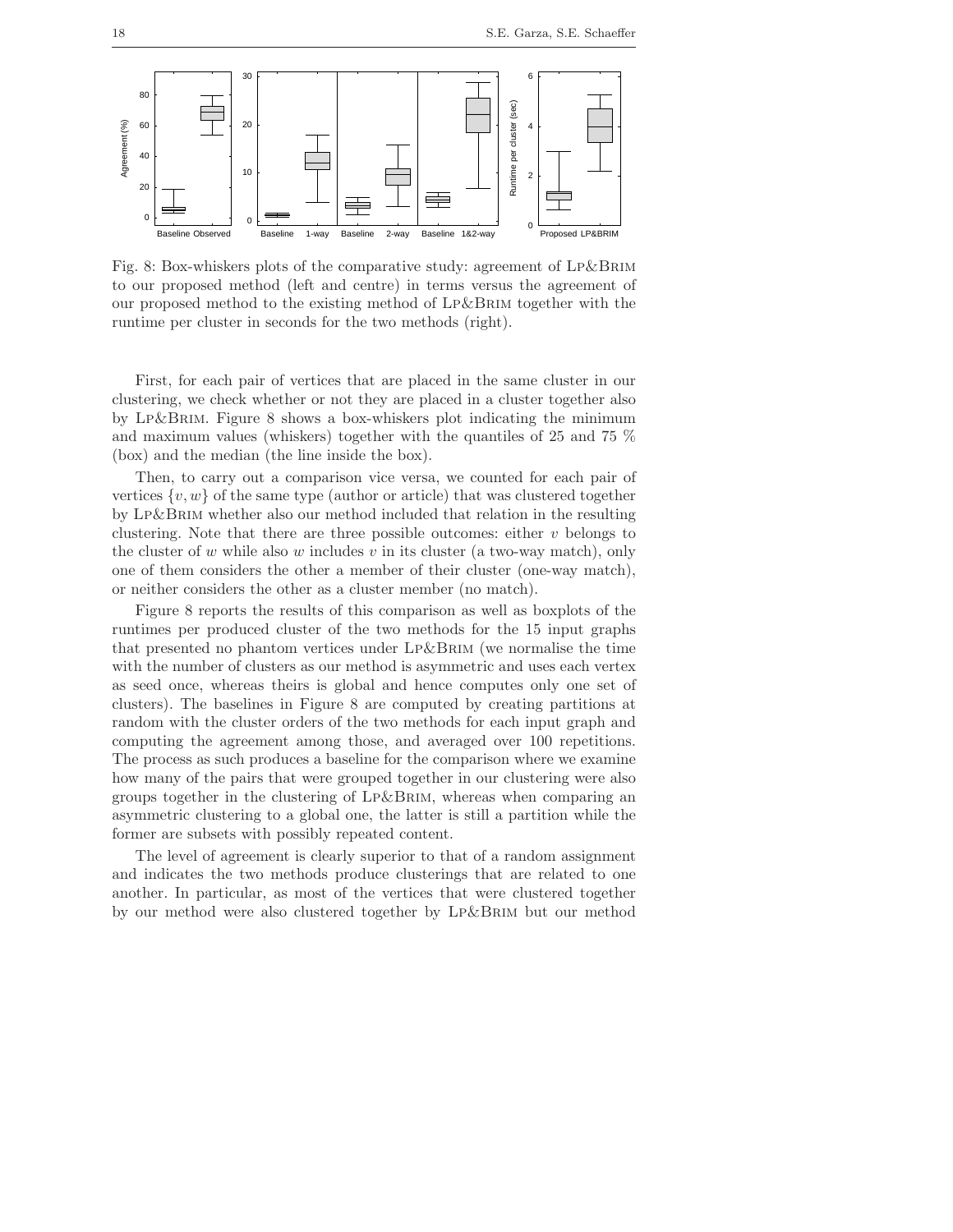clustered together less frequently those that were put in the same cluster by LP&BRIM. This indicates that our clusters seem to be subsets of theirs, as can be expected, as our clusters are asymmetric whereas their clustering is symmetrical, and also as our clusters are formed by either authors or articles and their clusters combine the two.

On average the computed clusterings of Lp&Brim have modularity around 0.7, computed as a special case redefined for bipartite graphs as the edges connecting vertices on the same side of the graph cannot exist; our method does not require this as the produced clusters are not bipartite. As our clustering is not a global one, we cannot compute a modularity value as such that could be compared to that of Lp&Brim, even if the two graphs admitted the same formulation of modularity (their clusters reside in a bipartite graph, encompassing vertices from both sides, whereas ours consist in vertices on either one side or the other, with the projected edge set, and hence the two graphs are quite different even though they represent the same data set). We hope to find an implementation for a method that better corresponds to ours to be able to carry out a more detailed comparison as future work; a promising candidate is a recent work of Ma et al [27].

## 5.1 Qualitative visualisations

In this section we provide several cluster visualisations that depict the output of the proposed algorithm; we analyse these visualisations to show and discuss outstanding patterns in the discovered clusters. Results are presented for three types of analysis: topological, iterational, and textual.

## 5.1.1 Cluster topology analysis

A sample of 1, 000 clusters of different types, projections, and collection sizes was randomly chosen by means of systematic sampling<sup>10</sup>; visualisations at the structural level were generated for these clusters (see Section 4.5). The inspection of these visualisations led to the identification of different structures or topologies with varying degrees of robustness and transitivity; examples of these topologies are presented in Fig. 9. The first category of the topologies concerns cliques (Figs. 9a and 9e). These are well-known "closed" structures that typically represent communities; not surprisingly, the majority of the clusters in the sample fall into this category ( $\approx 80\%$ ). Because cliques are maximal complete subgraphs by definition, all members of the cluster are adjacent to each other and all relationships are transitive; consequently, if one member is eliminated, the rest still relate to each other and the group continues to be strong. In a scientific collaboration context, an author clique represents a well-formed research group where individuals have all collaborated with one another. Article cliques, conversely, represent papers which all share authors

<sup>&</sup>lt;sup>10</sup> In a systematic sample, each element is chosen after  $k$  steps, where  $k$  results from dividing the total number of elements by the desired sample size.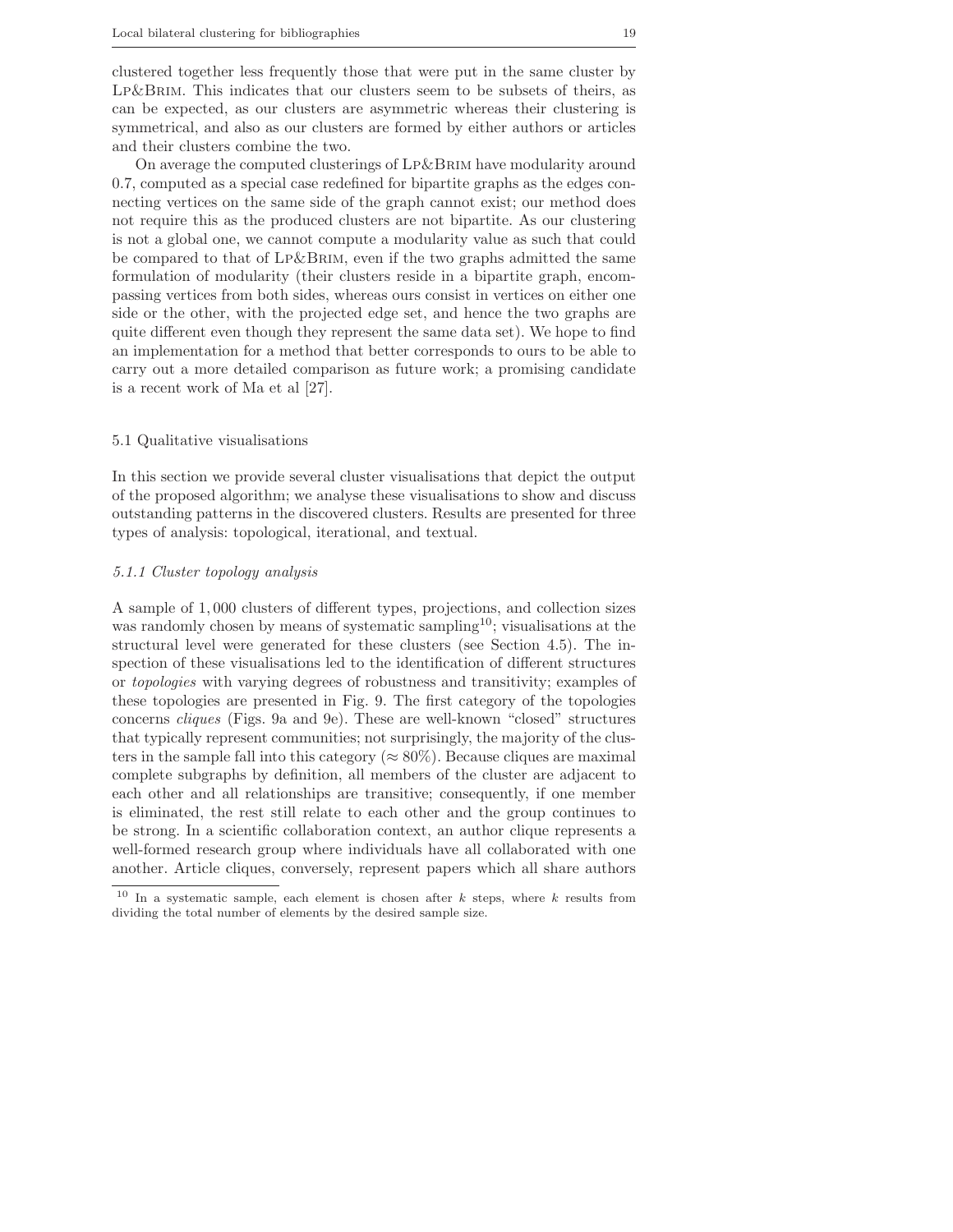

with one another. Also, a high presence of *triangles* (the smallest cliques possible) was noticeable in the sample (35% for authors, 15% for articles); as the minimum accepted cluster order was four, these triangles had "tails" attached.

The second topological category consists of structures in which two or more cliques are bond together, e.g. two triangles (see Fig. 9b for another example); we refer to this structure as "multiclique" or "multicluster". Multiclusters could be seen as separate communities with several vertices in common or even as overlapping clusters. Regarding robustness, if the borderline vertices are eliminated, the cluster gets disconnected; relationships are transitive within each individual clique, but non-borderline vertices of different cliques clearly have no transitive relationships among them. For author clusters, these non-borderline vertices stand for authors who have not collaborated with each other; for article clusters, they stand for papers that have no authors in common. Semantically, author multiclusters could represent two or more groups that share collaborators, groups with fissions, or groups where some members work on several research areas at the same time. Multiclusters with three or more cliques potentially represent complex research groups and the topics derived from such groups.

Our third topological category is given by "bottlenecks", i.e. multiclusters that have only one borderline vertex (see Figs. 9c); if this vertex were removed, the cluster would be split into two components. Because bottlenecks are a special case of multiclusters, the properties and semantics of the latter can still be applied. Bottlenecks can be considered, nevertheless, as weaker groups.

The last category is given by stars (Figure 9d). These are clusters held by a single vertex; if this were removed, the rest of the vertices would become isolated. Consequently, stars are the least robust structures, and have no transitivity. In a scientific collaboration context, the research group exists because of an individual interacting with the rest; e.g. consider a group where the thesis adviser is the centre of the star and the others are his students. For article clusters, the centre of the star is a paper that shares authors with the rest, but these others have no common authors; seen from another point of view, the centre of the star contains at least one author from each of the rest of the papers. It is interesting to note that stars are more present in author clusters (2% vs. 15% in the sample); this could be due to the social nature of author projections.

In general, cliques were by far the most frequent category in the sample. Similar results hold when organising the sample by projection or collection size.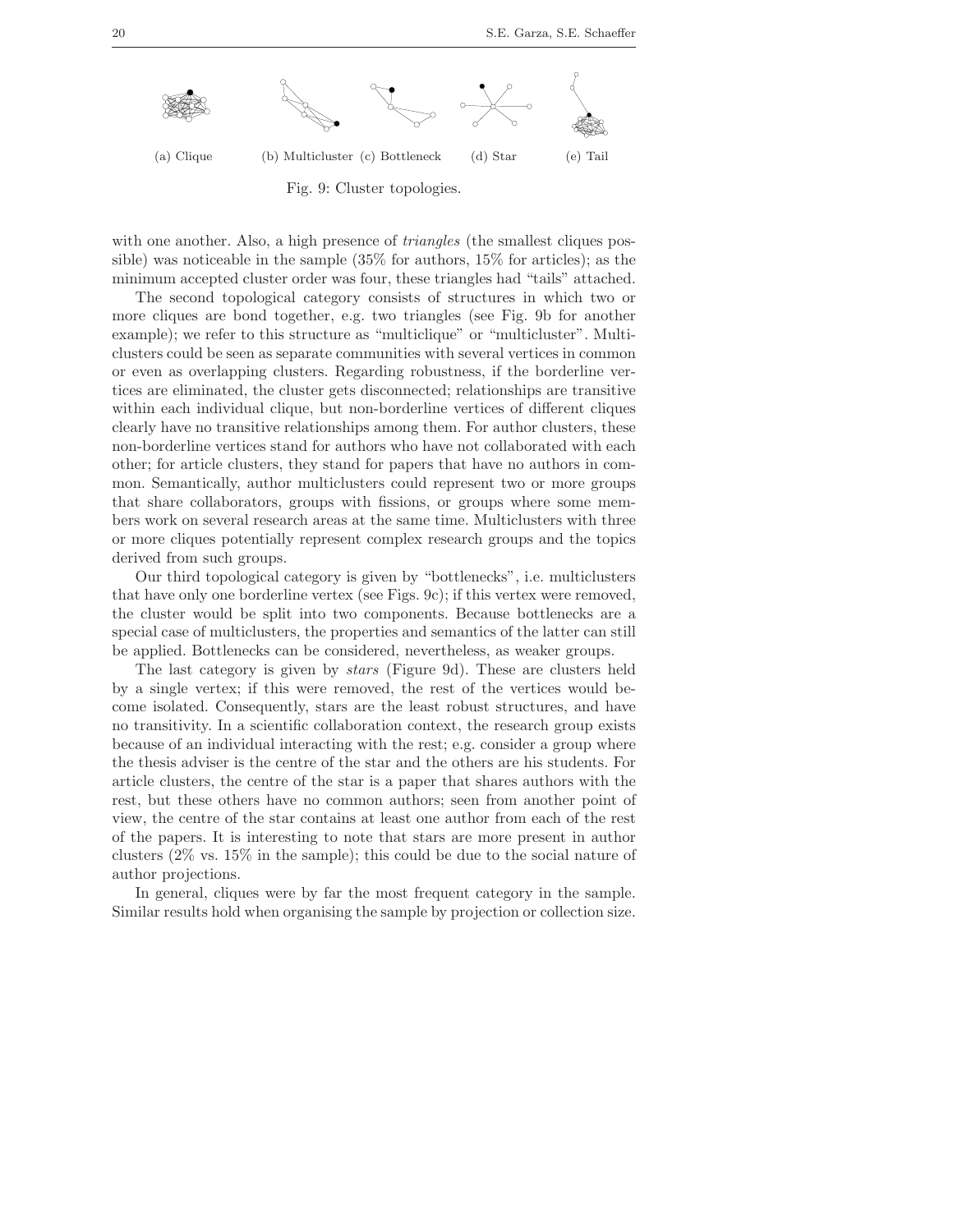Let us note that the subdivision into topologies is not only a finding by itself but also allows to generate a coarser level of granularity for other analyses. Approximately 30% of the clusters had tails or "satellites" that seem to hang from them, i.e. vertices connected to the cluster by a single edge. Such vertices could either be adjacent to the cluster or lie in a path that leads to it (tails of tails). In the case of stars, we only considered as tails the latter vertices. Tails usually originate when their presence increases the fitness value of the cluster or when seeds are kept. For author clusters, tails represent authors who — directly or indirectly — collaborate with one member of the research group. This case could be given by a new author who begins to integrate with the group or is not very gregarious, or an external collaborator of the group. For article clusters, the interpretation is symmetrical: tails are papers that have been coauthored by a member of the group and an external collaborator or by external collaborators (tails of tails). With respect to the sample, 20% of the article clusters contained tails, while this percentage doubled in author clusters; greatest tail length, in addition, was of three and was found within the author clusters as well. This behaviour could be due to the proper dynamics of a social group.

To analyse how groups change throughout the asymmetric clustering procedure, a systematic sample of 200 cluster iterations was gathered ( $\approx 800$  clusters in total). Fig. 10 shows several examples of these cluster iterations. The first analysed aspect was topology shifting; this provides a perspective of how drastic the changes in the clusters are — both between iterations and between the first and last iterations only. Regarding the former, around 35% of the clusters changed from one topology category to another (e.g. star to clique) in some iteration; regarding the latter, approximately 30% of the clusters ended with a category that was different from the initial. While both article and author clusters showed similar percentages in these changes, author clusters slightly tended to shift to less robust categories in the final iterations (e.g. clique to star, clique to bottleneck, bottleneck to star, etc.). Article clusters presented the opposite behaviour. Interestingly, there were clusters that consistently preserved their size, order, and topology throughout iterations<sup>11</sup>; we refer to this phenomenon as the presence of a dominant structure. While the percentage of these structures is low in article cluster iterations (5%), author cluster iterations present more dominant structures (20%).

 $11$  Only iterations where the cluster order was above the threshold were considered.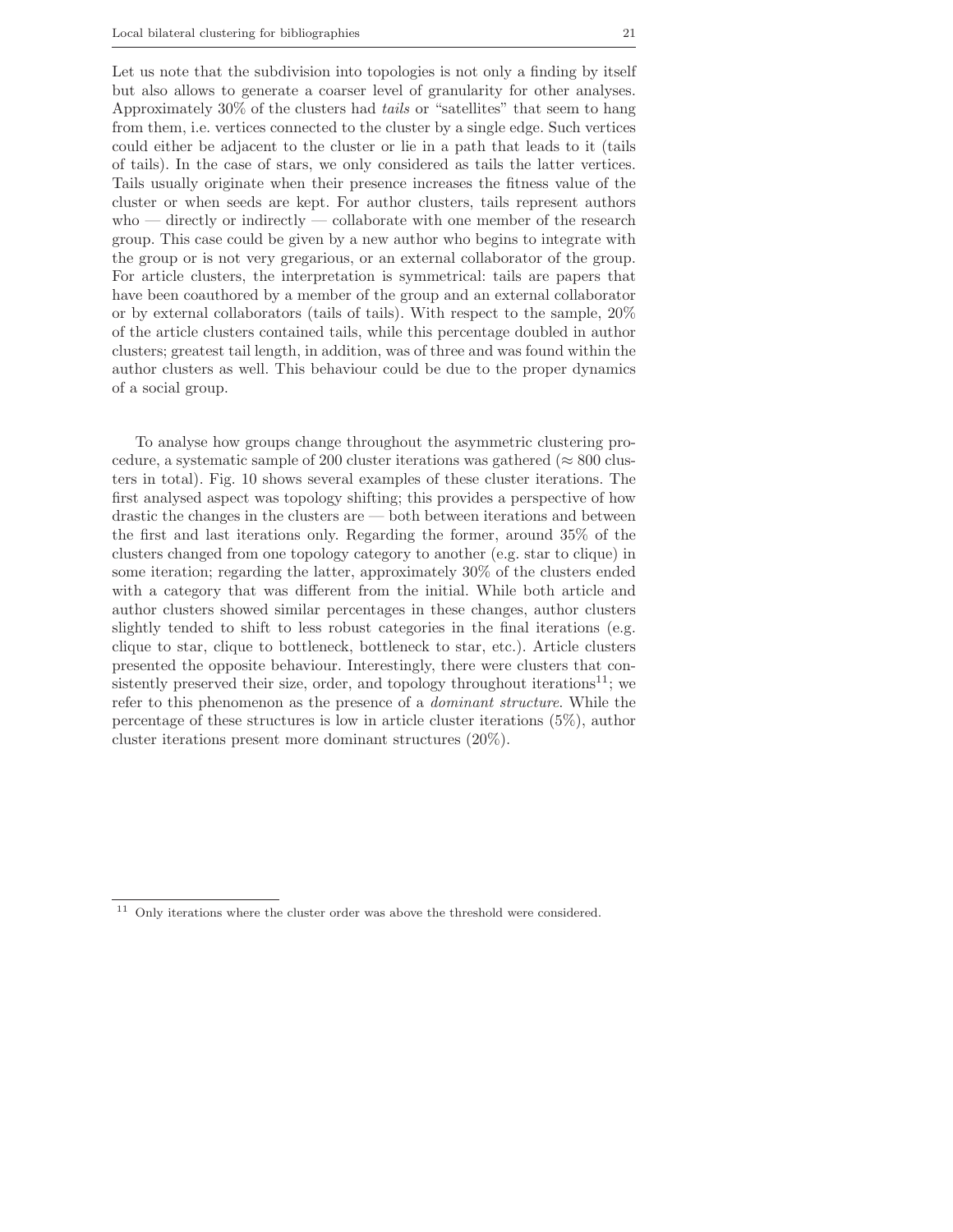

Fig. 10: Iterations for different clusters, which are labelled as  $C_1$ ,  $C_2$ , and  $C_3$  for simplicity (seeds coloured in black). The left cluster depicts significant changes, while the middle one shows mild changes (note the addition and removal of tails), and the cluster on the right maintains structure.

## 5.1.2 Textual analysis

To assess the thematic cohesion of article clusters, a rough analysis was carried out over the titles of a small sample containing 60 clusters — 30 cliques and 30 stars. For equity, these samples included clusters with four or five elements only (the average title length was of six words in both cases). We considered a cluster as cohesive according to repeated words (articles talk about the same or similar topics). Stemming and lemmatisation were carried out on the text to group those words with the same root or base.

Results were considerably similar with both samples. From the clusters, 84% contained repeated words (80% for stars, 87% for cliques). The maximum word frequency in both cases was of four (all titles contain the word); three documents (two for cliques and one for stars) achieved this frequency. The average word frequency was of 1.08 for stars and 1.14 for cliques. While cliques, in general, seemed to be more cohesive than stars, the differences are still not highly significant. In that sense, it seems appropriate to recall that every article cluster represents a research topic. The cohesion of these clusters is, therefore, primarily given by the sharing of common authors and not a common thematic per sé; the latter — more than holding the clusters together — is a result of the research groups working on the same knowledge area. In that sense, a less robust cluster is not necessarily a less cohesive cluster in terms of topicality. Since other patterns related to text were not detected in the present work, a more comprehensive analysis on this aspect is left for future work.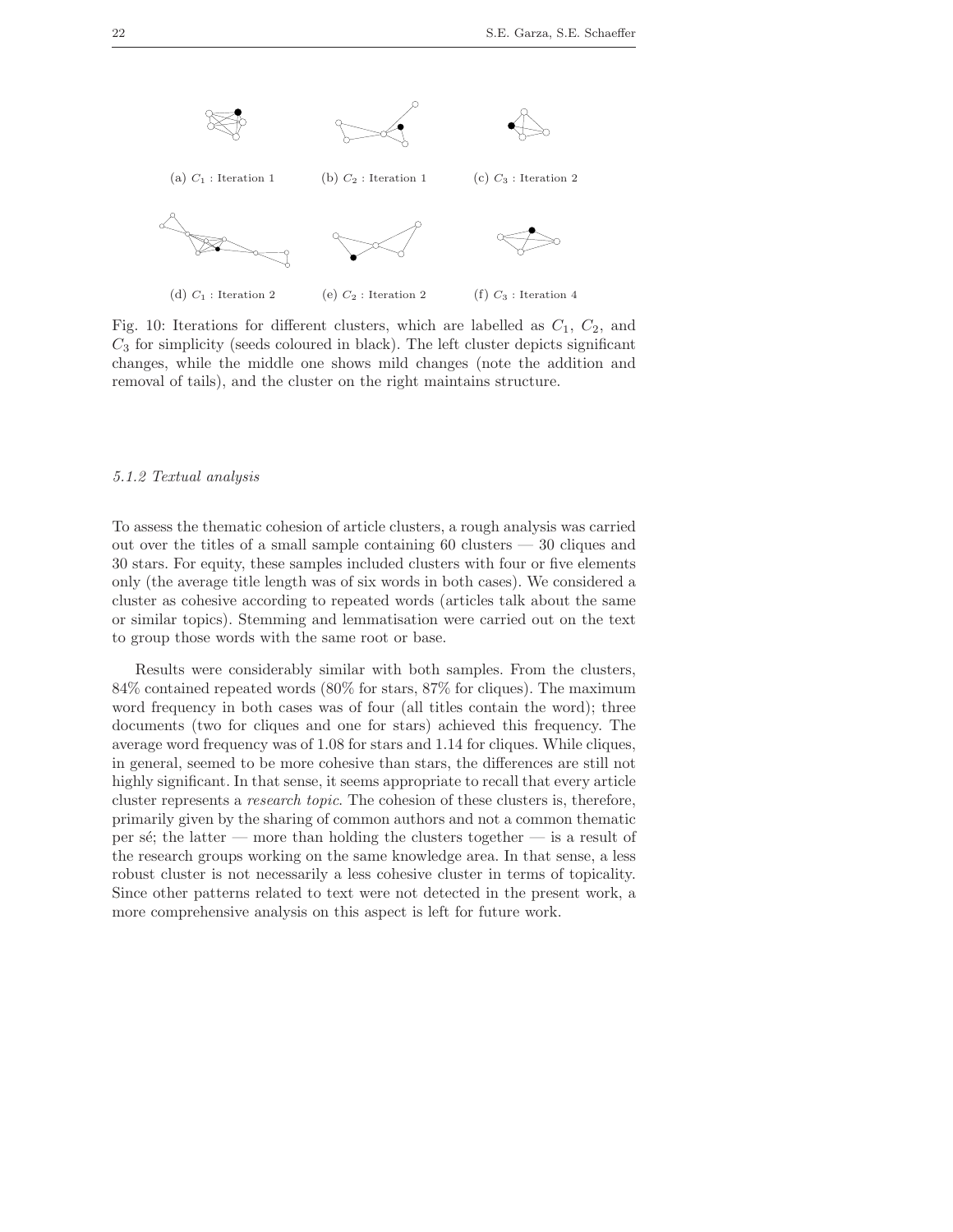#### 6 Conclusions

We have proposed an algorithm for clustering scientific collaboration networks. The algorithm is based on local graph clustering that functions on both sides of a bipartite input graph in an asymmetric fashion, strengthening or weakening connections according to whether vertices are found together on the same or different clusters. This permits to maximise cohesion by the the gradual refinement of the resulting clusters. We also presented visualisations for the obtained clusters.

As future work, we consider improvements on the clustering algorithm, including the introduction of another objective function to assess if an output should actually be considered as a cluster (community) or not. This would be specially useful in scenarios where there are no natural clusters. The algorithm associated to this objective function could be supervised (i.e., perform a supervised classification). We plan to provide an actual online implementation with relaxed recalculation of clusters (upon the insertion of new related data) that relies on a database of the graph structure; presently the graph is loaded entirely in main memory that severely limits the scalability of the current implementation. We plan to study the convergence with such an implementation as the computation times can be reduced. We are also curious of analysing articles through a tripartite graph, where the publication forum (journal, congress proceeding series, etc.) is a third set of vertices. We also wish to introduce auto-adaptive parameter adjustment and stopping conditions for higher robustness.

Acknowledgements The first author was supported by SEP-PROMEP grant number 103.5/12/7884. We thank the anonymous reviewers for their useful suggestions that helped improve the manuscript.

## References

- 1. Avalos-Gaytán V, Almendral JA, Papo D, Schaeffer SE, Boccaletti S (2012) Assortative and modular networks are shaped by adaptive synchronization processes. PRE  $86(1):015,101(R)$
- 2. Barber MJ (2007) Modularity and community detection in bipartite networks. Physical Review E 76(6):066,102
- 3. Batagelj V (2003) Efficient algorithms for citation network analysis. Tech. Rep. cs/0309023, arXiv.org
- 4. Bian J, Xie M, Hudson TJ, Eswaran H, Brochhausen M, Hanna J, Hogan WR (2014) Collaborationviz: Interactive visual exploration of biomedical research collaboration networks. PloS one 9(11):e111,928, 0
- 5. Bogárdi-Mészöly Á, Rövid A, Ishikawa H (2013) Topic recommendation from tag clouds. Bulletin of Netw, Comp, Sys, and Software 2(1):pp–25
- 6. Brin S, Page L (1998) The anatomy of a large-scale hypertextual Web search engine. Computer networks and ISDN systems 30(1-7):107–117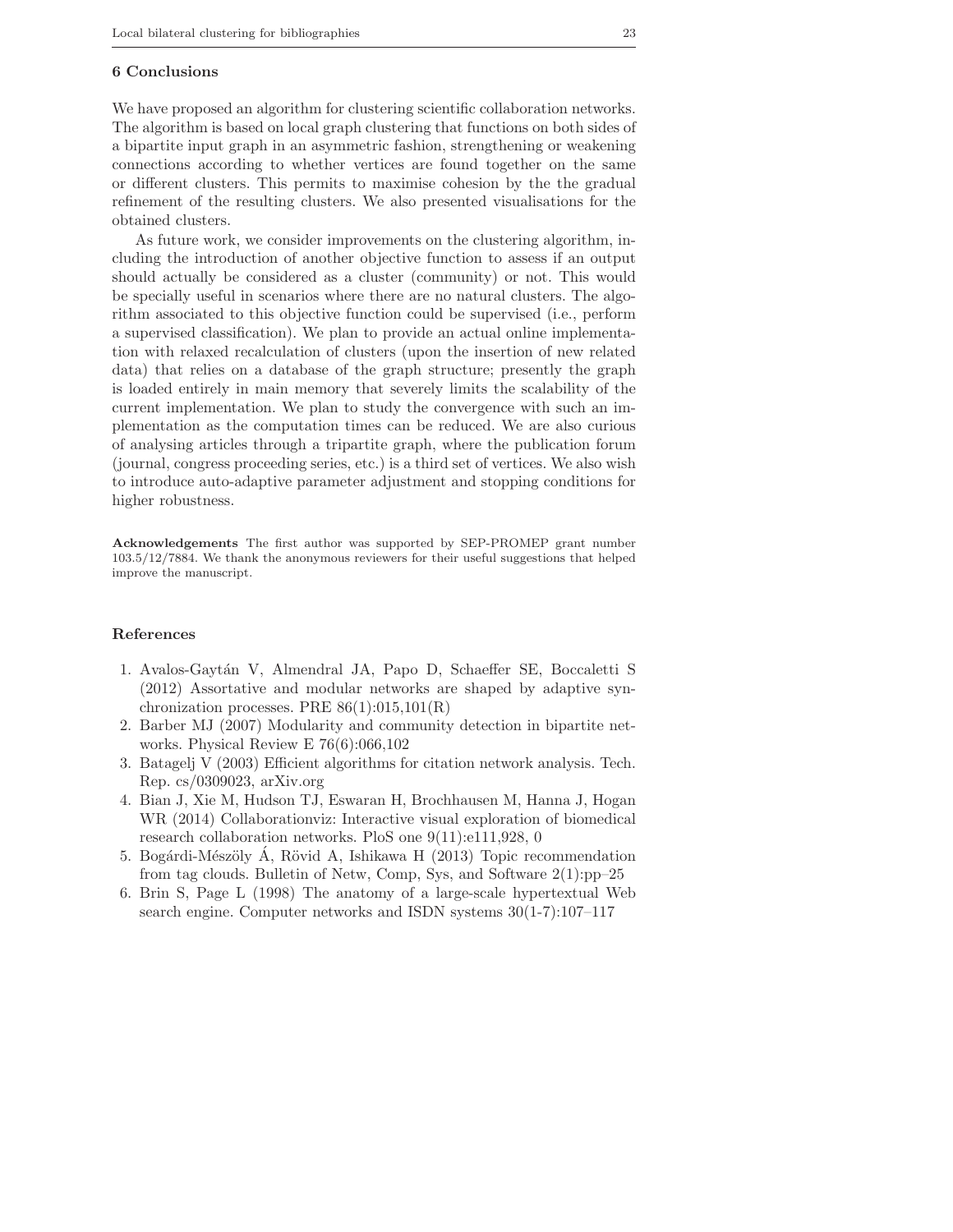- 7. Catanzaro M, Caldarelli G, Pietronero L (2004) Assortative model for social networks. PRE 70(3)
- 8. Catanzaro M, Caldarelli G, Pietronero L (2004) Social network growth with assortative mixing. Phys A  $338(1-2):119-124$
- 9. Clement R, Sharp D (2003) Ngram and Bayesian classification of documents for topic and authorship. Literary and Linguistic Computing 18(4):423–447
- 10. Diestel R (2010) Graph Theory, GTM, vol 173, 4th edn. Springer
- 11. Ding Y, Yan E, Frazho A, Caverlee J (2009) PageRank for ranking authors in co-citation networks. JASIST 60(11):2229–2243
- 12. Dorogovtsev S, Mendes J (2002) Evolution of Networks: From Biological Nets to the Internet and WWW. Clarendon Press, Oxford, UK
- 13. Du N, Wu B, Pei X, Wang B, Xu L (2007) Community detection in largescale social networks. In: Proc. of WebKDD & SNA-KDD, ACM, New York, NY, USA, pp 16–25
- 14. da F Costa L, Rodrigues F, Travieso G, Boas P (2007) Characterization of complex networks: A survey of measurements. Adv in Phys 56(1):167–242
- 15. Flake G, Lawrence S, Giles C (2000) Efficient identification of web communities. In: Proc. of KDD, ACM New York, NY, USA, pp 150–160
- 16. Fortunato S (2010) Community detection in graphs. Phys Rep 486:75–174
- 17. Fruchterman T, Reingold E (1991) Graph drawing by force-directed placement. Software: Practice and experience 21(11):1129–1164
- 18. Gleiser PM, Danon L (2003) Community structure in jazz. Adv in Complex Sys 6(4):563–573
- 19. Huang J, Zhuang Z, Li J, Giles CL (2008) Collaboration over time: Characterizing and modeling network evolution. In: Proc. of WSDM, ACM, New York, NY, USA, pp 107–116
- 20. Jeong H, Néda Z, Barabási A (2003) Measuring preferential attachment in evolving networks. Europhys Lett 61
- 21. Kirkpatrick S, Gelatt Jr CD, Vecchi MP (1983) Optimization by simulated annealing. Science 220(4598):671–680
- 22. Larremore DB, Clauset A, Jacobs AZ (2014) Efficiently inferring community structure in bipartite networks. CoRR abs/1403.2933:012,805, URL http://arxiv.org/abs/1403.2933, 9
- 23. Li M, Fan Y, Chen J, Gao L, Di Z, Wu J (2005) Weighted networks of scientific communication: The measurement and topological role of weight. Phys A 350(2–4):643–656
- 24. Liu J, Li Y, Ruan Z, Fu G, Chen X, Sadiq R, Deng Y (2015) A new method to construct co-author networks. Physica A: Statistical Mechanics and its Applications 419:29–39
- 25. Liu X, Murata T (2009) Community detection in large-scale bipartite networks. In: Web Intelligence and Intelligent Agent Technologies, 2009. WI-IAT'09. IEEE/WIC/ACM International Joint Conferences on, IET, vol 1, pp 50–57
- 26. Liu X, Bollen J, Nelson M, Van de Sompel H (2005) Co-authorship networks in the digital library research community. Inf Proc & Mgmt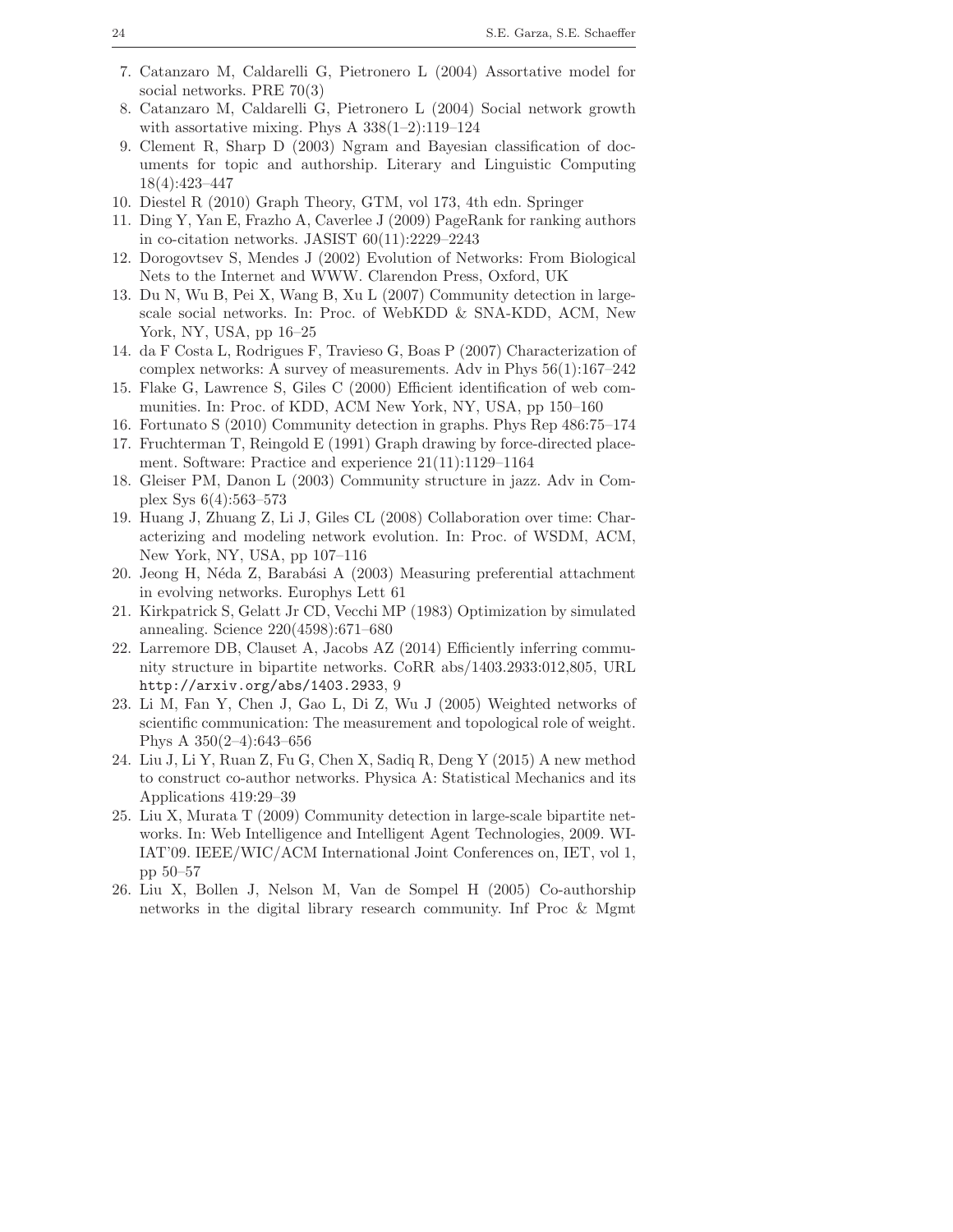41(6):1462–1480

- 27. Ma T, Rong H, Ying C, Tian Y, Al-Dhelaan A, Al-Rodhaan M (2015) Detect structural-connected communities based on bschef in c-dblp. Concurrency and Computation: Practice and Experience DOI 10.1002/cpe.3437
- 28. Milgram S (1967) The small world problem. Psych Today 2:60–67
- 29. Moody J (2004) The structure of a social science collaboration network: Disciplinary cohesion from 1963 to 1999. Am Sociol Rev 69(2):213–238
- 30. Newman M (2001) Clustering and preferential attachment in growing networks. PRE  $64(2)$
- 31. Newman M (2001) Scientific collaboration networks. I. Network construction and fundamental results. PRE 64:016,131
- 32. Newman M (2001) Scientific collaboration networks. II. Shortest paths, weighted networks, and centrality. PRE 64
- 33. Newman M (2001) The structure of scientific collaboration networks. PNAS 98(2)
- 34. Newman M (2002) Assortative mixing in networks. PRL 89
- 35. Newman M (2004) Coauthorship networks and patterns of scientific collaboration. PNAS 101(Suppl. 1)
- 36. Newman M (2004) Who is the best connected scientist? A study of scientific coauthorship networks. Complex Networks 650:337–370
- 37. Newman M (2006) Modularity and community structure in networks. PNAS 103(23)
- 38. Newman M (2010) Networks: An introduction. Oxford University Press
- 39. Papadopoulos S, Kompatsiaris Y, Vakali A, Spyridonos P (2012) Community detection in social media. Data Mining and Knowledge Discovery 24(3):515–554
- 40. Perianes-Rodríguez A, Olmeda-Gmez C, Moya-Anegn F (2010) Detecting, identifying and visualizing research groups in co-authorship networks. Scientometrics 82(2):307–319, DOI 10.1007/s11192-009-0040-z, URL http: //dx.doi.org/10.1007/s11192-009-0040-z
- 41. Porter M (1980) An algorithm for suffix stripping. Program 14(3):130–137
- 42. Radicchi F, Castellano C, Cecconi F, Loreto V, Parisi D (2004) Defining and identifying communities in networks. PNAS 101(9):2658–2663
- 43. Ramasco J, Dorogovtsev S, Pastor-Satorras R (2004) Self-organization of collaboration networks. PRE 70(3):036,106
- 44. Schaeffer S (2007) Graph clustering. CoSRev 1(1):27–64
- 45. Schaeffer SE (2005) Stochastic local clustering for massive graphs. In: Advances in knowledge discovery and data mining, Springer, pp 354–360
- 46. Sozio M, Gionis A (2010) The community-search problem and how to plan a successful cocktail party. In: Proceedings of the 16th ACM SIGKDD international conference on Knowledge discovery and data mining, ACM, pp 939–948
- 47. Stamatatos E (2009) A survey of modern authorship attribution methods. Journal of the American Society for Information Science and Technology 60(3):538–556